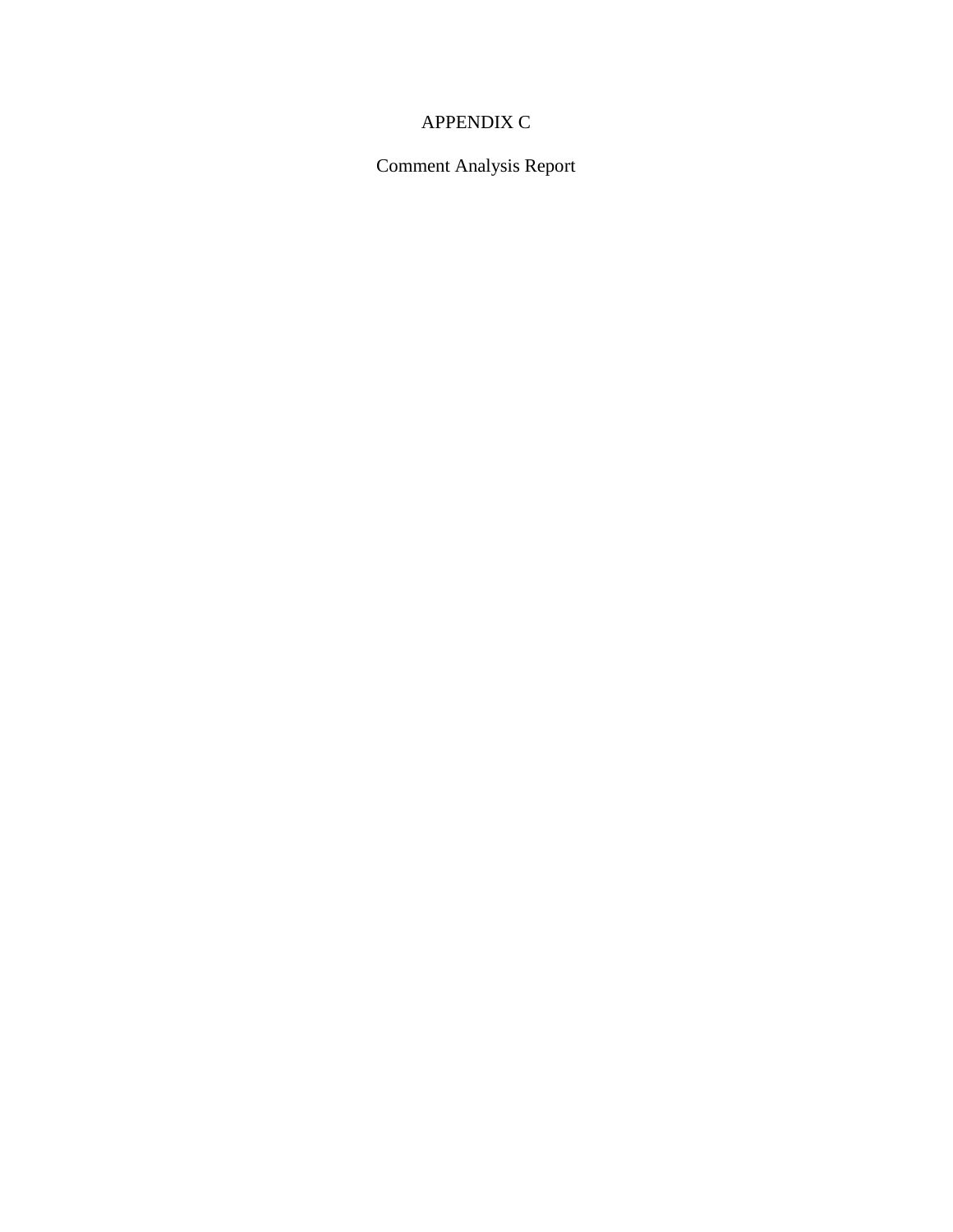### Comment Analysis Report

During the scoping period for Izembek National Wildlife Refuge Land Exchange Environmental Impact Statement (EIS) the U.S. Fish and Wildlife Service (Service) received a total of 31,568 submissions of which 114 were unique submissions and 31,454 were form letters. Submissions included email, fax, letters, and testimony given at public scoping meetings. Comment submissions generated 640 comments which were then grouped into 149 Statements of Concern (SOCs). SOCs are summary statements intended to capture the different themes identified in the substantive comments.

The body of this appendix contains the Statements of Concern (SOCs) developed to help summarize scoping comments. The SOCs are ordered according to the grouping of issue categories, as outlined below.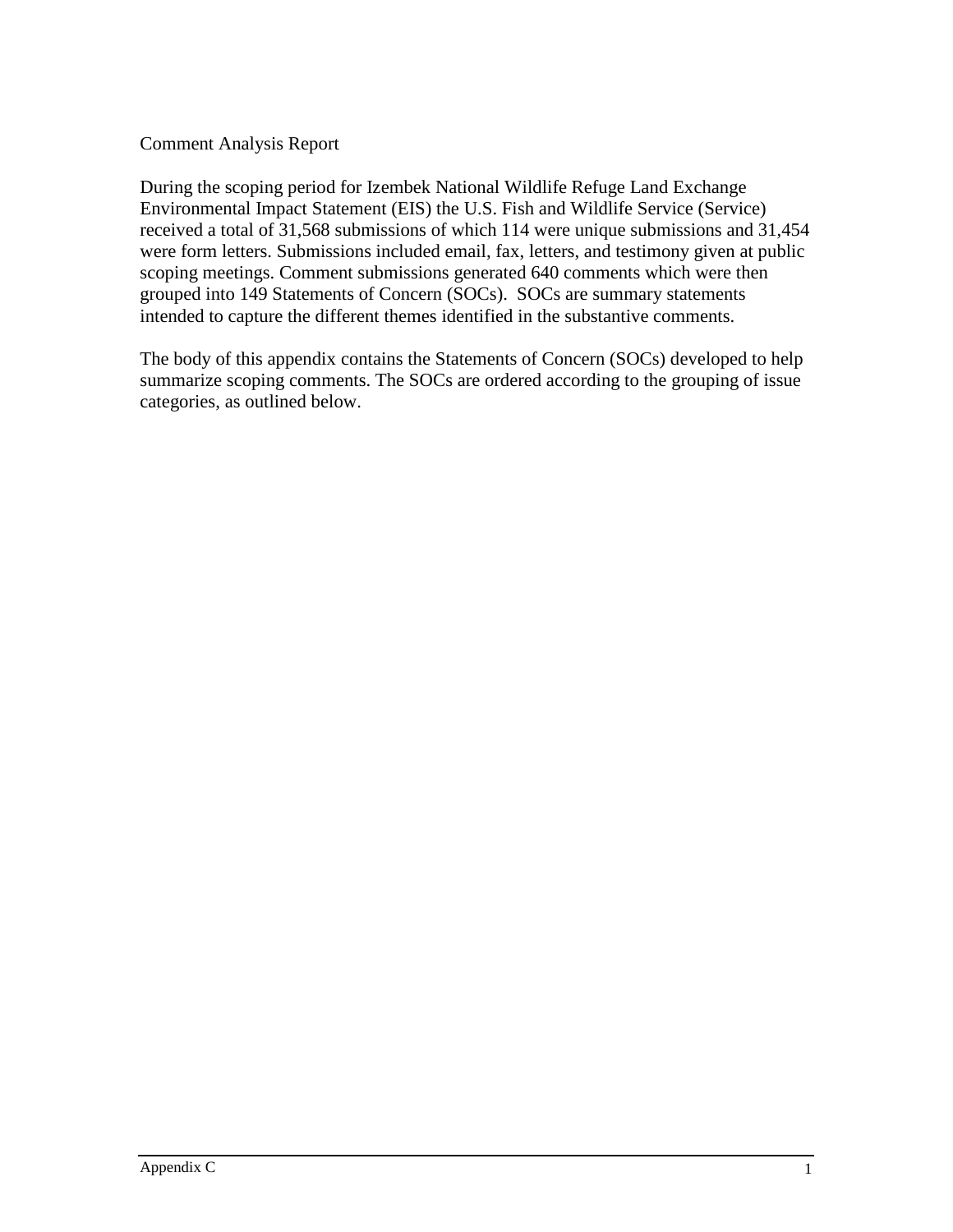| <b>Group</b>                                                                                                                                           |                                                                         | Page |  |
|--------------------------------------------------------------------------------------------------------------------------------------------------------|-------------------------------------------------------------------------|------|--|
|                                                                                                                                                        | Process: (NEPA, Permits, this EIS, Consolation and Coordination) 3      |      |  |
|                                                                                                                                                        |                                                                         |      |  |
|                                                                                                                                                        |                                                                         |      |  |
| P&N                                                                                                                                                    |                                                                         |      |  |
|                                                                                                                                                        |                                                                         |      |  |
| <b>PAA</b><br>MIT                                                                                                                                      |                                                                         |      |  |
| Affected Environment, Environmental Consequences, Potential Direct, Indirect and                                                                       |                                                                         |      |  |
| <b>BIO</b><br><b>BIO</b><br><b>BIO</b><br><b>BIO</b><br><b>BIO</b><br><b>BIO</b>                                                                       |                                                                         |      |  |
| <b>PHY</b><br><b>PHY</b><br><b>PHY</b><br><b>PHY</b>                                                                                                   | Environmental Contaminants & Ecological Risk Assessment24               |      |  |
| <b>SER</b><br><b>SER</b><br><b>SER</b><br><b>SER</b><br><b>SER</b><br><b>SER</b><br><b>SER</b><br><b>SER</b><br><b>SER</b><br><b>SER</b><br><b>SER</b> | Road Design, Bridges, Transportation, Planning and Transport Systems 30 |      |  |
|                                                                                                                                                        |                                                                         |      |  |
| <b>ACK</b><br><b>DATA</b>                                                                                                                              |                                                                         |      |  |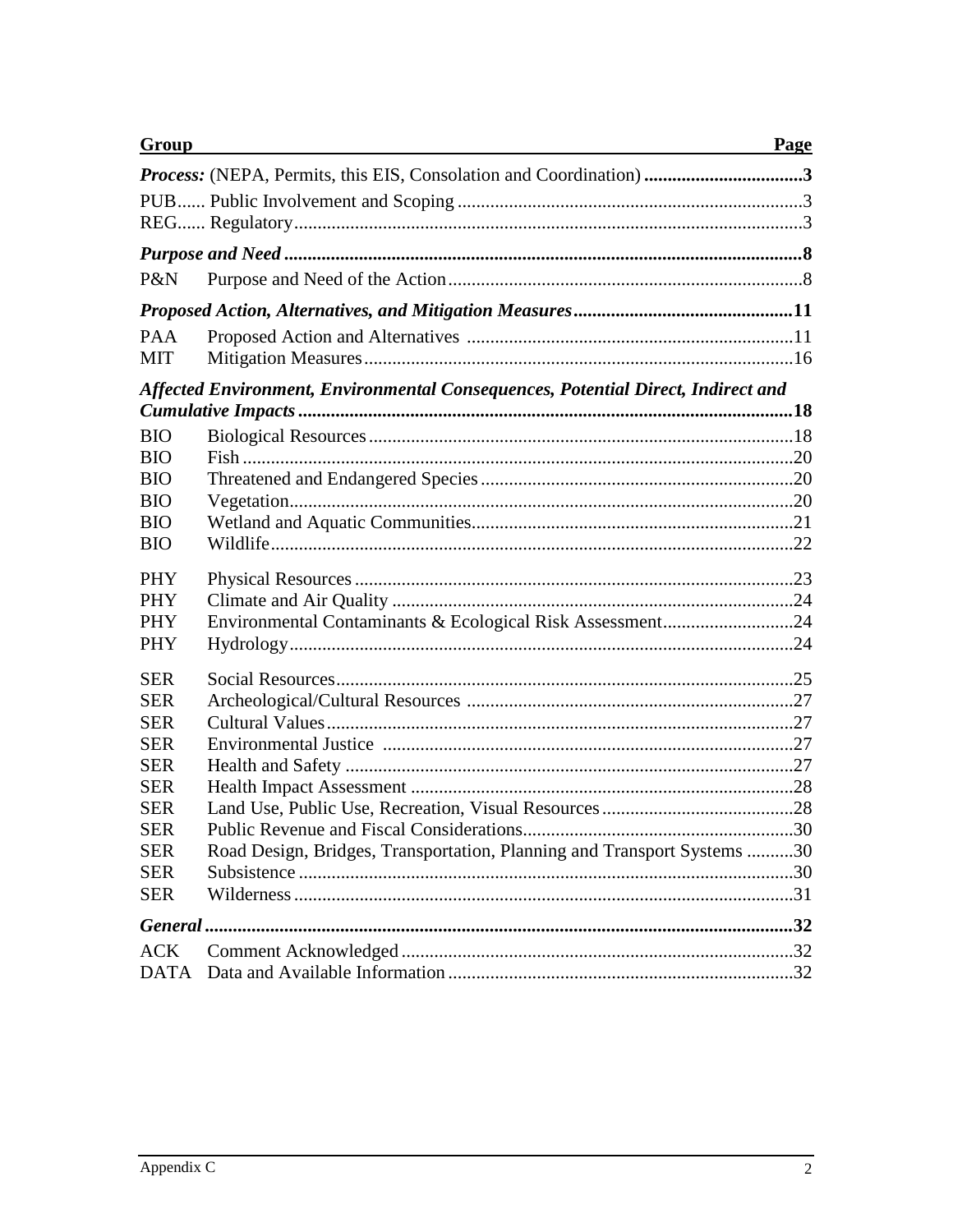# *Process*

### **PUB Public Involvement and Scoping - Comments related to public involvement activities of the project and public scoping.**

### PUB<sub>1</sub>

City of Cold Bay infrastructure, medical, and other service providers are stakeholders that should have been included as "project cooperators" in the process leading up to the EIS.

# PUB<sub>2</sub>

The Service should provide resources to the local stakeholder governments to participate in the process; they could truly engage in the alternative development.

### PUB<sub>3</sub>

The community needs to be able to participate in the entire process, not just during scoping. This includes having access to all interim reports and plans and the opportunity to provide comments to them.

### **REG Regulatory – Comments on compliance with other statutes, laws or regulations that should be considered; coordinating with Federal, state, local agencies or organizations.**

### REG 1

The Omnibus Public Lands Bill of 2009 authorized the analysis of a proposed road through sensitive and ecologically unique habitat in the Izembek National Wildlife Refuge.

# REG 2

The National Wildlife Refuge System Improvement Act of 1997 requires a Compatibility Determination and a public interest review to be conducted as part of the EIS analysis. The determination must conclude that the exchange is in the best interest of the Izembek National Wildlife Refuge and in the best interest of the public.

### REG 3

This proposal would remove the area from the refuge system ("de-designation of the wilderness area") which would subject it to the impacts of road construction, use of the road and associated activity, disturbance, and pollution; all which conflict with the purposes of the Izembek National Wildlife Refuge establishment which include:

- Conserve fish and wildlife (caribou, waterfowl, brown bears, migratory birds, shorebirds, salmon) populations and their habitats;
- Fulfill U.S. international treaty obligations for migratory birds and wetlands (four treaties, added to the Ramsar Convention on Wetlands of International Importance in 1986, Important Bird Area of global significance, sister refuge to Russia's Kronotsky State Biosphere Reserve, Migratory Birds Convention);
- Provide for continued subsistence uses by local residents; and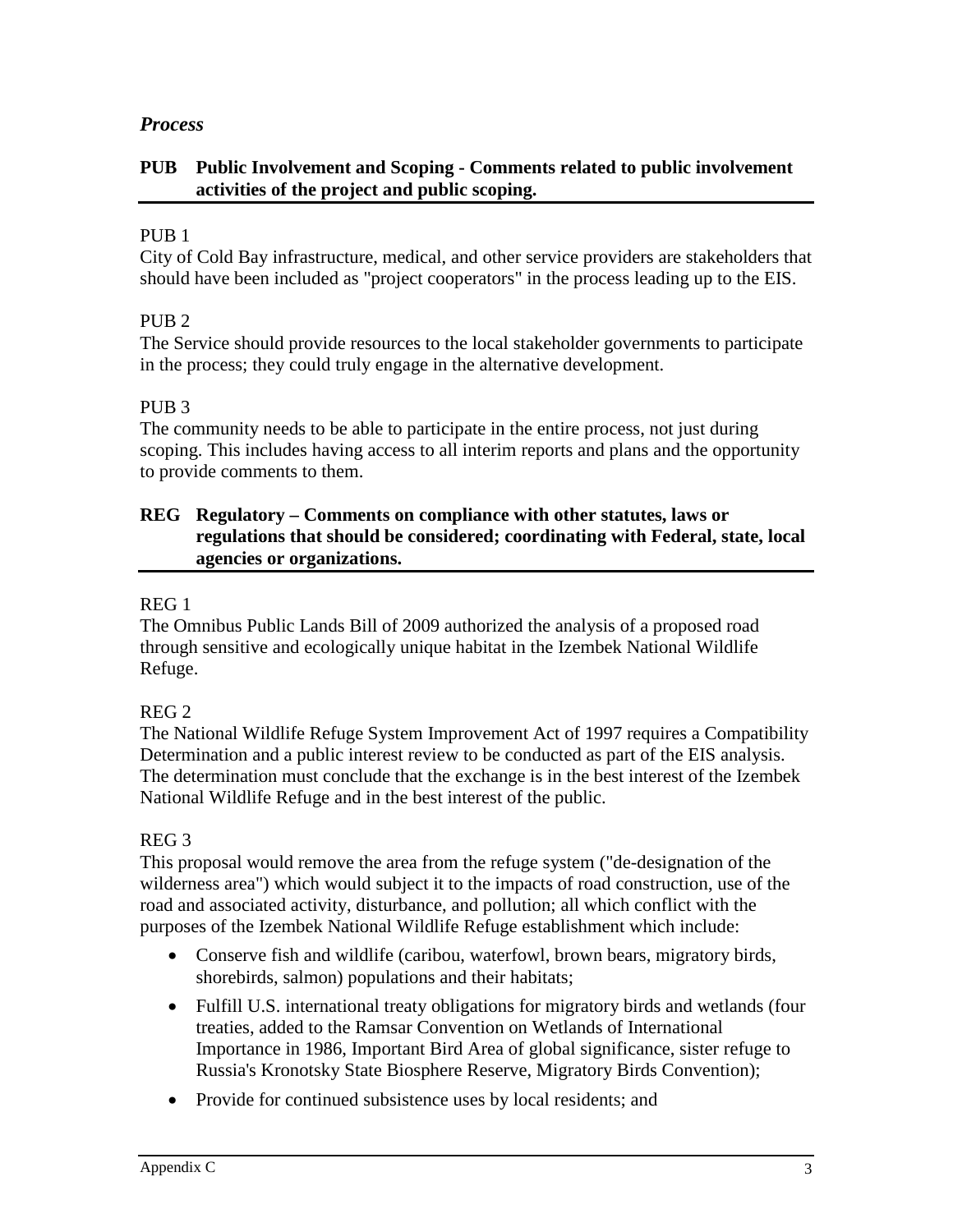• Ensure water quality and quantity within the Izembek National Wildlife Refuge.

### REG 4

This is the first bisection of a congressionally-designated wilderness refuge. Removal of the wilderness designation would open the door/set a dangerous precedent ("pave the way") for similar actions at other refuges, National Parks, Forests and other Federal lands. In Alaska, many other villages will want roads.

# REG 5

Alternative 6 from the King Cove Access Project Final EIS violates Federal Law because it requires construction of a road through federally designated wilderness and it was based on little field verification because mechanized equipment is prohibited in a wilderness area.

### REG 6

King Cove and Cold Bay residents and Aleut people of the region feel they did not participate and/or were not heard in 1960 [national wildlife refuge designation by Congress] and Alaska National Interest Lands Conservation Act (ANICLA) 1980 land status hearing [added to the wilderness system], therefore the designation of the Izembek National Wildlife Refuge as wilderness was not in their best interest. If the land was not designated, the road access to the airport would have been completed many years ago. The Secretary of the Interior has a trust responsibility for the Aleut people with a special directive to pay attention to native people and should exercise its power to make decisions that are in their best interest, rather than comply with an unjust "public interest determination".

# REG 7

The land exchange fails to offer comparable protection or habitat for that which will be lost (no net conservation benefit to the landscape or refuge system). The upland areas offered by the State of Alaska and King Cove Corporation are inferior in quality and wildlife diversity, they do not make up for the habitat lost to construction, and they do not provide habitat for the same species. The conveyed lands of Izembek and Kinzarof Lagoon are an ecological center for the larger region as well as being relatively intact, unfragmented, and under no threat of development. The EIS needs to compare the habitat value of the two parcels that would be traded.

# REG 8

The EIS needs to recommend management measures the State should consider in the establishment of a Kinzarof State Game Refuge. What will be the hunting management regime? It will turn into state lands with state subsistence management regulations, with state sport hunting authority, and could perhaps allow mining, oil, and gas development in that corridor.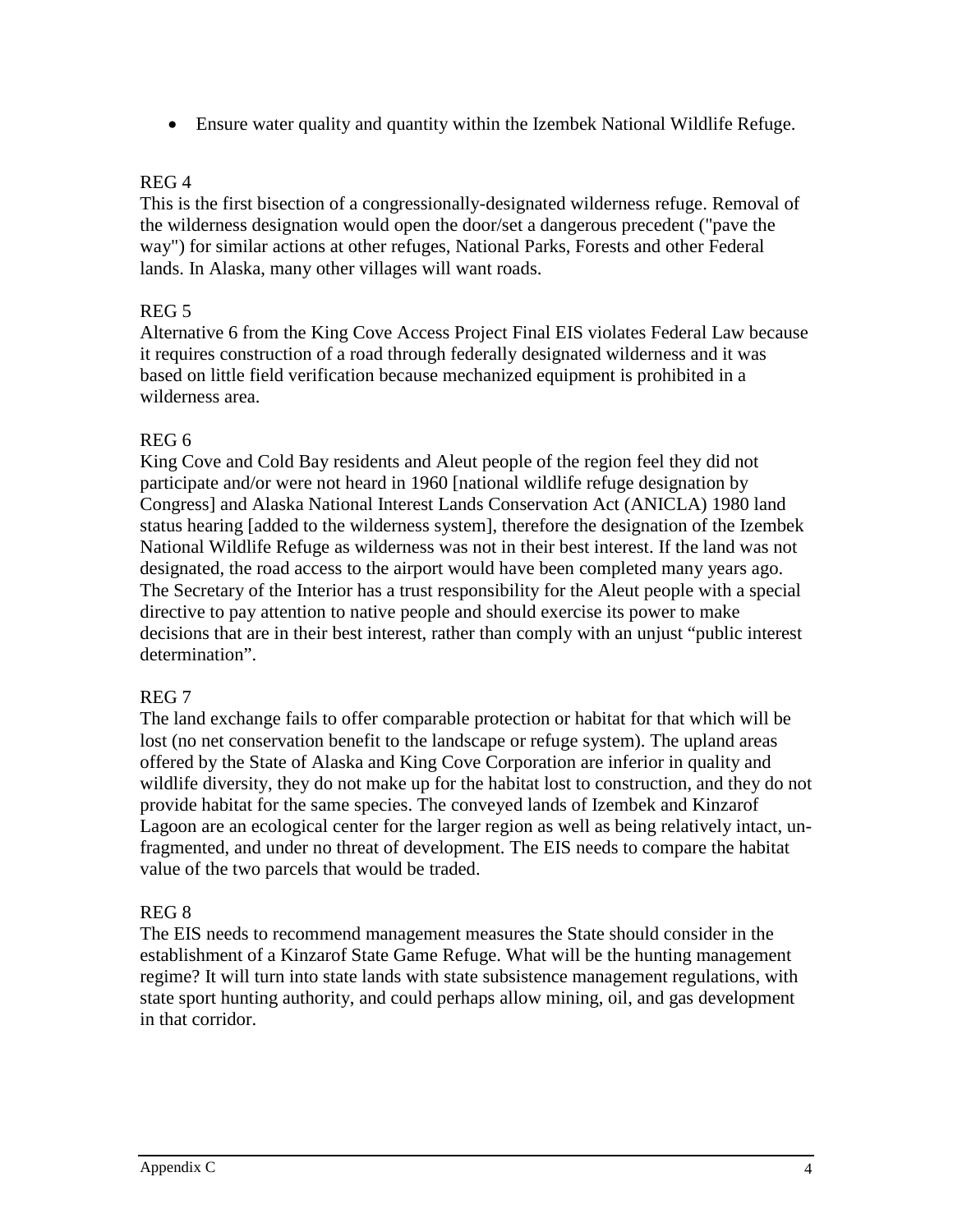### REG 9

The EIS needs to evaluate how Title XI ANILCA right-of-way law would affect road construction permits (if the land exchange were to occur).

### REG 10

The costly medical facility construction, hovercraft road and links were completed in 2007 an have not been around long enough to demonstrate their effectiveness.

### REG 11

The proposed action would violate the statutory principle of the Wilderness Act of 1964 which established a Wilderness Preservation System for the permanent good of the whole people. The National Wildlife Refuge System is also for the benefit of the American people. The land exchange would represent the establishment of Wilderness for the sake of a new and narrow development interest.

### REG 12

Given that the land exchange and road are connected and cumulative actions, they should be dually and comprehensively addressed in this EIS.

### REG 13

The proposed action is clearly contrary to and incompatible with the purposes of the Izembek National Wildlife Refuge as stated in the legislation that established it which is ANILCA. One commenter also noted that the expenditure \$20 million of taxpayer funds cannot be justified in light of the recognized importance and legislation that establishes and governs its management.

### REG 14

The EIS should include analysis of the following legal issues and regulations:

- Pursuant to 40 CFR 230, any permitted discharge into waters of the U.S. must be the Least Environmentally Damaging Practicable Alternative (LEDPA) that achieves the project purpose. The EIS should include an evaluation of alternatives in this context in order to demonstrate the project's compliance with the Section 404(b) (1) Guidelines (Guidelines). Otherwise, additional supplemental information may be required during the subsequent permit evaluation.
- For tidal waters (if any are present), the high tide line shall be determined as described at 33 CFR 328.3(d); For non-tidal waters, the ordinary high water mark shall be determined as described at 33 CFR 328.3(e).
- Issues that will need to be considered in the EIS if the road project is federally funded using Federal Highway Administration (FHWA) Title 23 funds:
	- o Historical/Cultural Resources
	- o Section 4(f) Determination
	- o Threatened and Endangered Species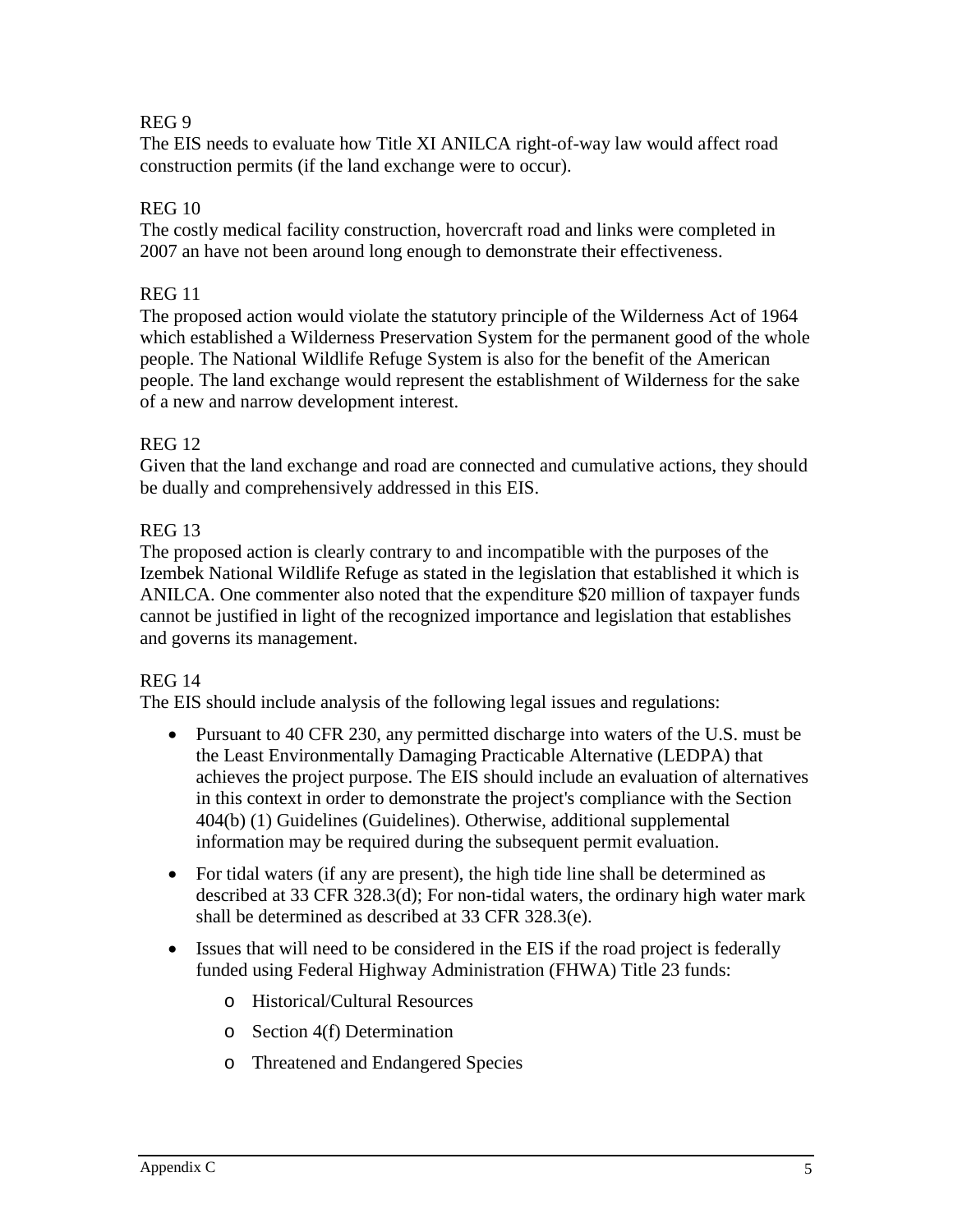- o Environmental Justice Issues (for example, there may be some impacts resulting from the limits on commercial use of the road)
- o Wildlife Segmentation
- o Hazardous Waste/Materials (e.g., any military waste sites)
- The road would need to comply with Federal and State highway standards. The State will need to discuss the project with FHWA to ensure they are included in the initial planning for this project and the EIS adequately addresses any other concerns FHWA may have while working on identifying state funding for the proposed road.
- If the Secretary determines that certain areas with known or suspected historical off road vehicle (ORV) use for subsistence purpose needs to be restricted to protect refuge resources, any closure would need to be implemented by regulation, consistent with our understanding of Congressional intent and the commitment from Regional Director Rowan Gould in a letter dated March 28, 2006.
- The Alaska Coastal Zone Management Act of 1977, as amended, established policy guidance and standards for the review of federal activities within or potentially affecting Alaska's coastal zone. In addition, specific policies on activities and uses of coastal lands and water resources within coastal resource districts have been developed by the Aleutians East Borough Coastal District. Certain federal actions may require a Federal Consistency Determination in accordance with 15 CFR 930 Subpart C. The Service should contact the Alaska Department of Natural Resources (ADNR) Division of Coastal and Ocean Management, Anchorage office, to assist in determining applicability of a federal consistency determination for the land exchange.
- If the Secretary determines the land exchange (including construction of the road) is in the public's interest, the road corridor will become part of the Izembek State Game Refuge. ADNR would need to enter into an Interagency Land Management Agreement with the Alaska Department of Transportation and Public Facilities (ADOT &PF) to build and manage the roadway. Alternatively, title for the road corridor could be directly transferred to ADOT &PF. If federal funding is involved, certain standards may apply that could dictate the dimensions and design for the proposed road.

# REG 15

The land exchange is unequal; the federal government is getting too much land. It is taking advantage of us with exchanging 43,000 acres for 206 acres.

### REG 16

The timetable for this project is so long. It should be expedited.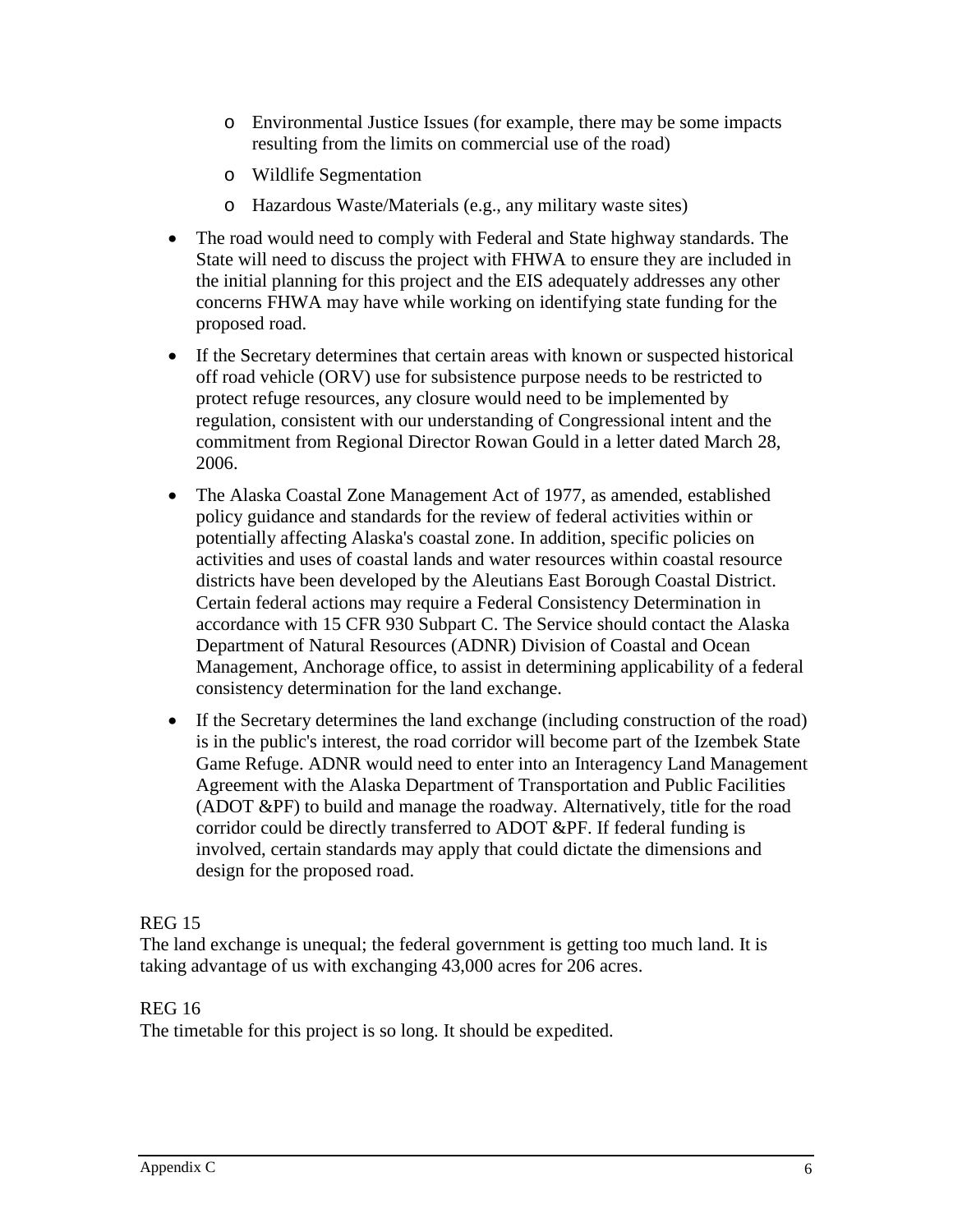## REG 17

The proposed land exchange is not in the best interest of the American people and it is not compatible with the purposes of the Izembek National Wildlife Refuge, which should be managed strictly according to its original mandate when it was designated.

### REG 18

The EIS process must consider the Ramsar Convention's obligations and principles when deciding whether to proceed with the proposed land exchange. The Contracting Parties to the Ramsar Convention, which by itself is non-regulatory, commit to three main pillars of implementation: The designation and conservation of sites as "Wetlands of International Importance" (Articles 2 and 3);

- 1. The "wise use," as far as possible, of all wetlands within their respective territories (Article 3.1); and
- 2. International cooperation with respect to wetlands (Article 5).

#### REG 19

The Service should serve as the lead agency responsible for the development of this EIS.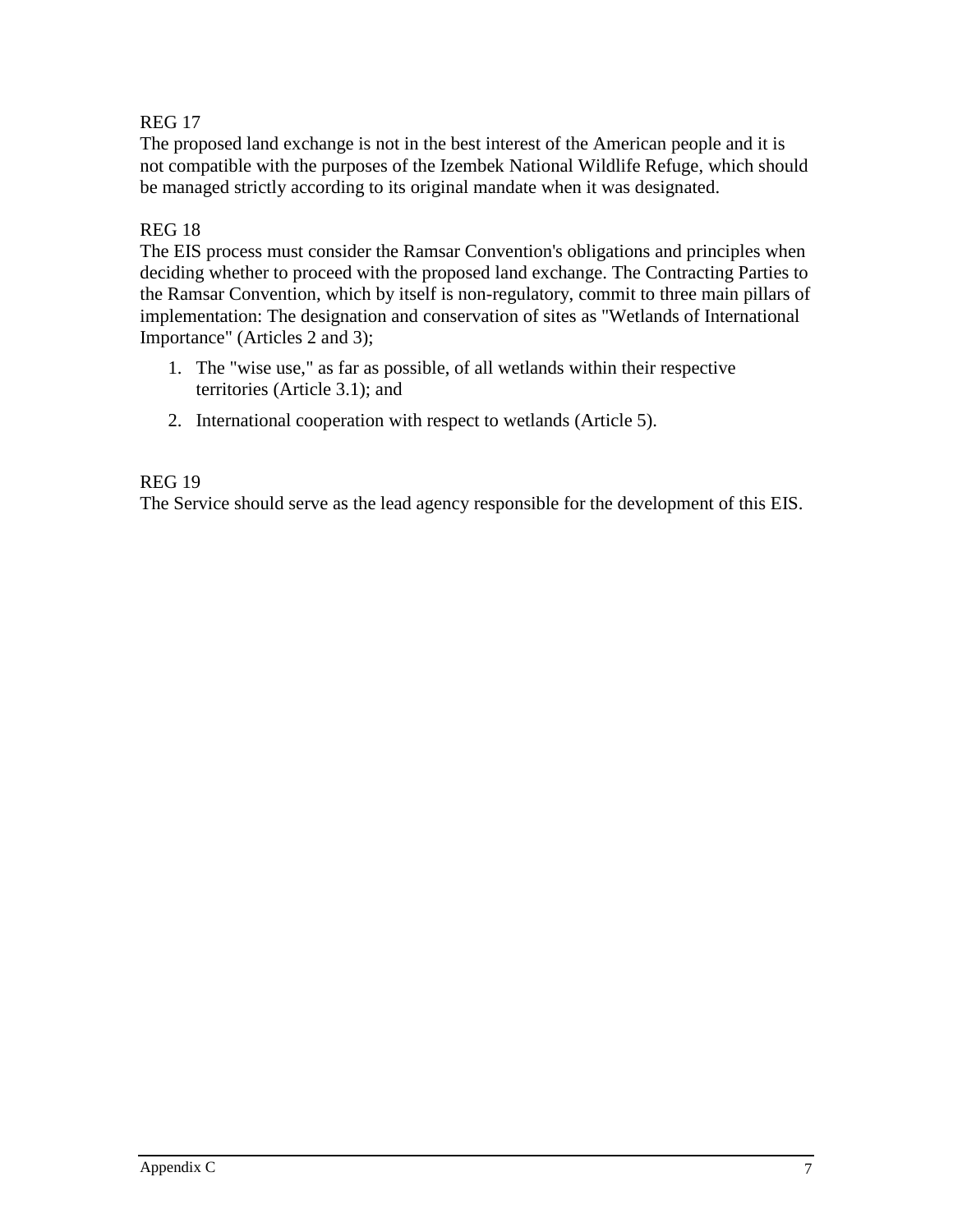# *Purpose and Need*

#### **P&N Purpose and Need – Comments related to purpose and need for the project.**

#### P&N 1

The balance of life safety should outweigh the concern of the limited environmental impact of the immediate adjacent ecosystem along the single lane gravel road proposed compared to the greater access and impact other national parks and conservation geographic areas allow in other more populated states.

#### P&N 2

Safe reliable access between King Cove and Cold Bay is the purpose and need for this project. The proposed road is in support the public interest. A basic road network within the Izembek National Wildlife Refuge will ensure accessible ground transport, with year round access in all weather conditions with cost affective operating and up-keep less than any other existing or proposed transportation alternatives. The hovercraft is not reliable and requires a substantial subsidy for operation and maintenance that cannot be sustained. Poor weather can prevent the operation of the hovercraft which limits safe and timely access to the Cold Bay airport. Air travel is hazardous and is a safety concern that negatively impacts the lives of the residents of King Cove.

#### P&N 3

Concerns were expressed that the proposed road is not needed. These comments included:

- The people of King Cove already have a fast, reliable hovercraft for medical evacuations bringing people from King Cove to Cold Bay in twenty minutes and that travel by a road would take more than two hours in good conditions.
- Evacuation from King Cove by road during winter could be as or more hazardous than transport by aircraft.
- The need for the road has already been solved by the hovercraft.
- Other reliable transportation alternatives exist at less environmental cost and should be encouraged instead of the proposed land exchange which has high environmental costs and no net environmental benefits.

### P&N 4

The proposed project must be based on a clear purpose and need. Concern was expressed that there is not a true public need for this project and if not for the Omnibus Public Lands Bill (2009), it would be questionable whether the National Environmental Policy Act (NEPA) process should continue.

### P&N 5

In order to determine if the proposed project is needed and is in the best public interest and the EIS should include a formal benefit-cost analysis which takes into account the \$37.5 million already spent to fulfill the transportation need the proposed road is alleged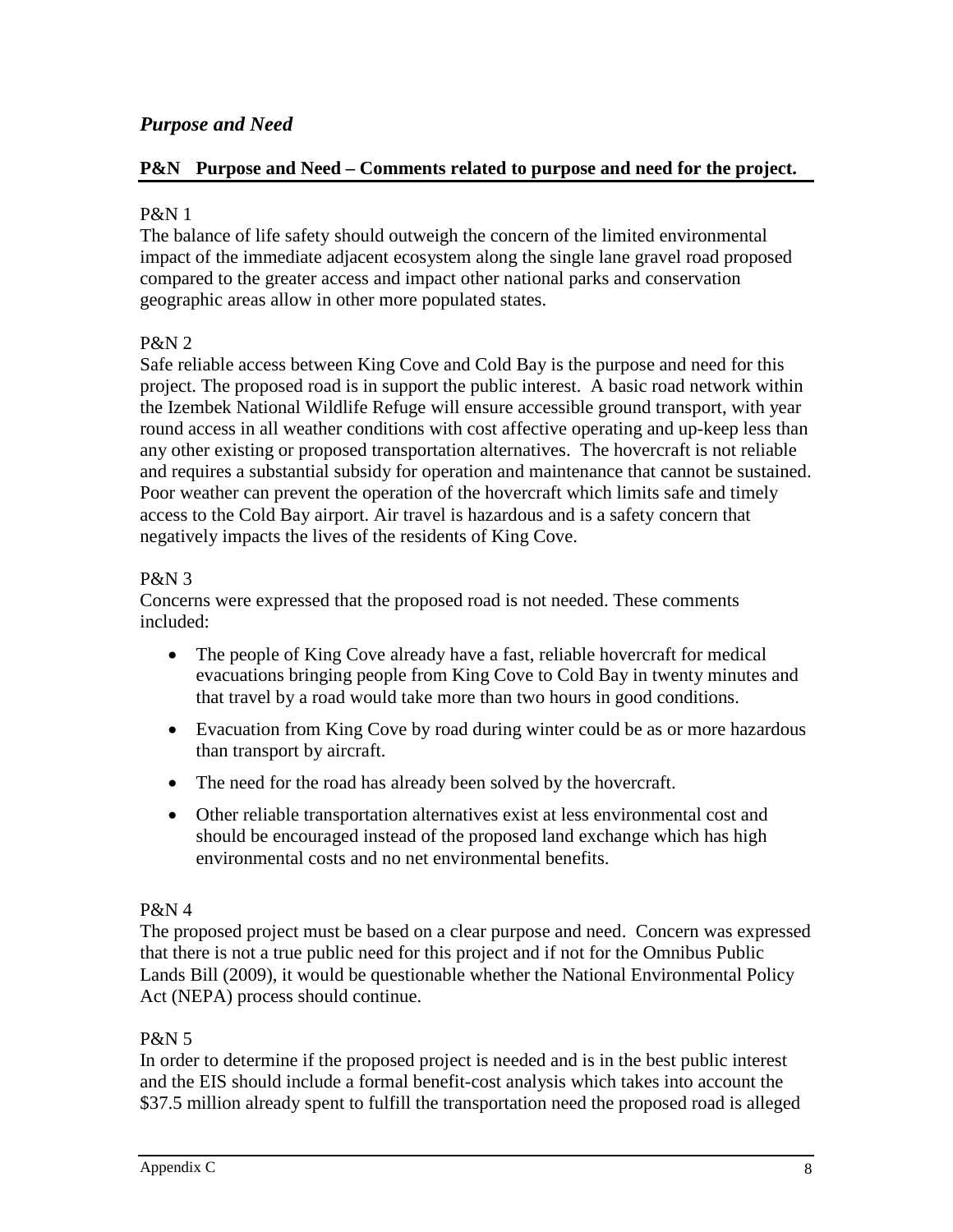to address. Using a with and without framework, project benefits should be expressed in incremental terms, and limited to a discussion of benefits over and above the existing hovercraft transportation system.

### P&N 6

In order to demonstrate a purpose and need for the project the Service should show that:

- Public access to medical facilities by way of the Cold Bay airport would be enhanced relative to the existing hovercraft service between King Cove and Cold Bay.
- Public safety would increase relative to the existing hovercraft service; and
- These benefits are of a magnitude that may justify loss and fragmentation of wilderness and intact ecosystems.

#### P&N 7

The Service will need to demonstrate through a clear purpose and need statement that the road is for safety reasons and not for access of recreation areas and/or providing a commercial transportation corridor between King Cove and Cold Bay.

### P&N 8

Concern was expressed to the effect of why the community of King Cove deserves access to improve their quality of life and be connected while other remote communities in Alaska are not given the same opportunity.

### P&N 9

The community of King Cove is willing to offer a large sum of Native Corporation lands for the land exchange for the purpose of safe road access to an airport for its community. This is a situation that is not always afforded by other communities.

### P&N 10

Transportation accessibility is a quality of life factor for the people of King Cove that should not be taken for granted. The purpose of the road would enhance the quality of life for the community of King Cove by:

- Providing access to the Cold Bay airport whether there is an emergency or not.
- Improving access for public health to medical appointments in Anchorage and Seattle.
- Allow King Cove students, school board and borough assembly members and public health providers opportunities to travel outside their immediate community.
- Provide peace of mind to King Cove residents knowing that medical help is within reach if the weather is bad.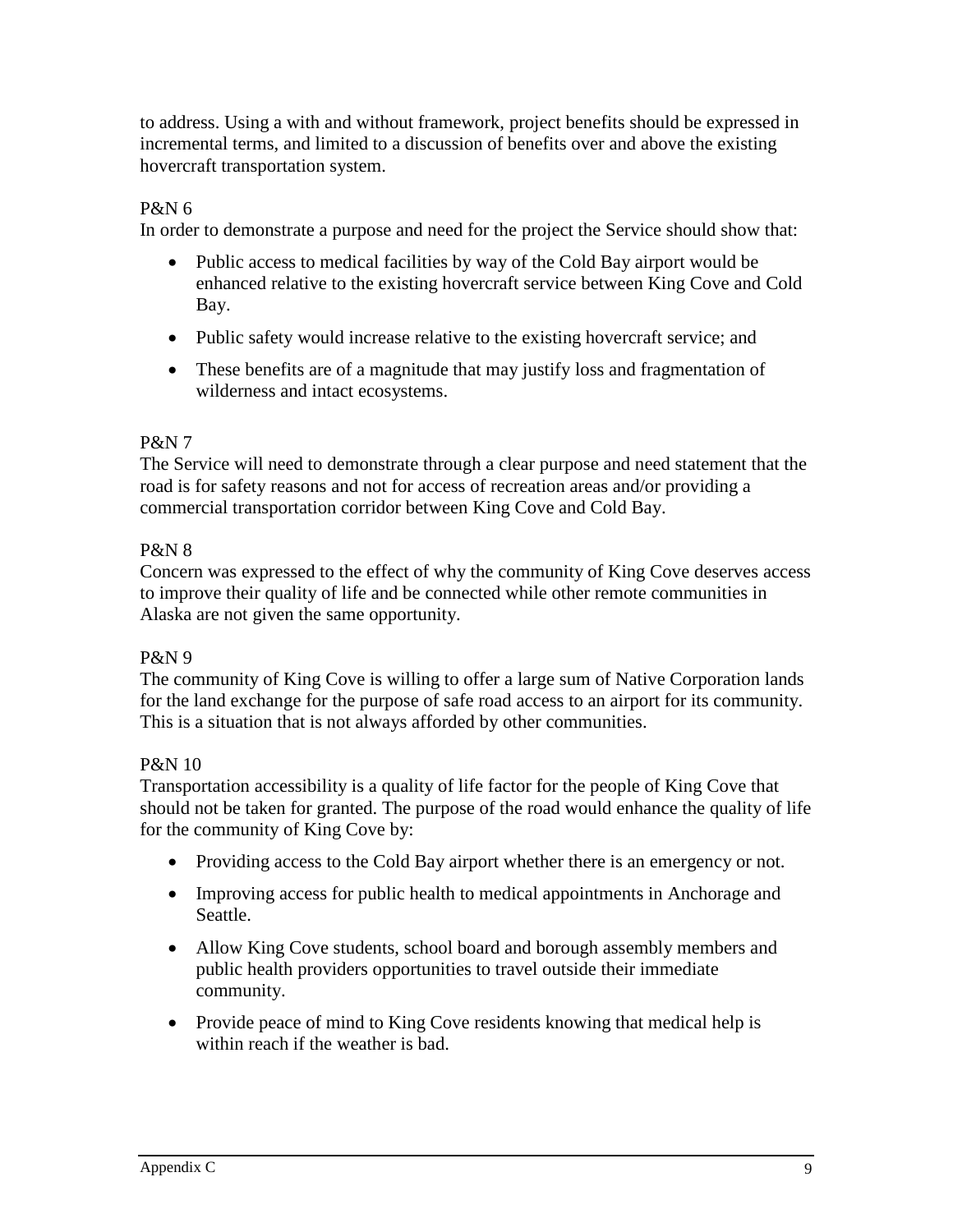### P&N 11

Concern was expressed questioning the need for the proposed road instead of continued use of the hovercraft when its use has been interpreted as successful for carrying out medical evacuations. It was noted that other communities in the Aleutians East Borough have decided to use a hovercraft system for access over potentially more difficult crossing areas between the Village of Akutan on Akutan Island and a proposed new airport on Akun Island.

### P&N 12

Concerns were raised that the hovercraft has not been in use long enough to be weighed against the need for construction the proposed road.

#### P&N 13

Commenters expressed concern that if the proposed land exchange is in the public interest, the EIS should describe how it would enhance the value of the Izembek National Wildlife Refuge as a staging area for migratory waterfowl and how potential negative impacts of the new road would be balanced with the need for the road.

#### P&N14

A clear and concise statement of the purpose and need of the project is essential (40 CFR 1502.13). The project purpose statement must be articulated in such a manner as to ensure a reasonable range of alternatives can be formulated that accomplish the underlying purpose and need.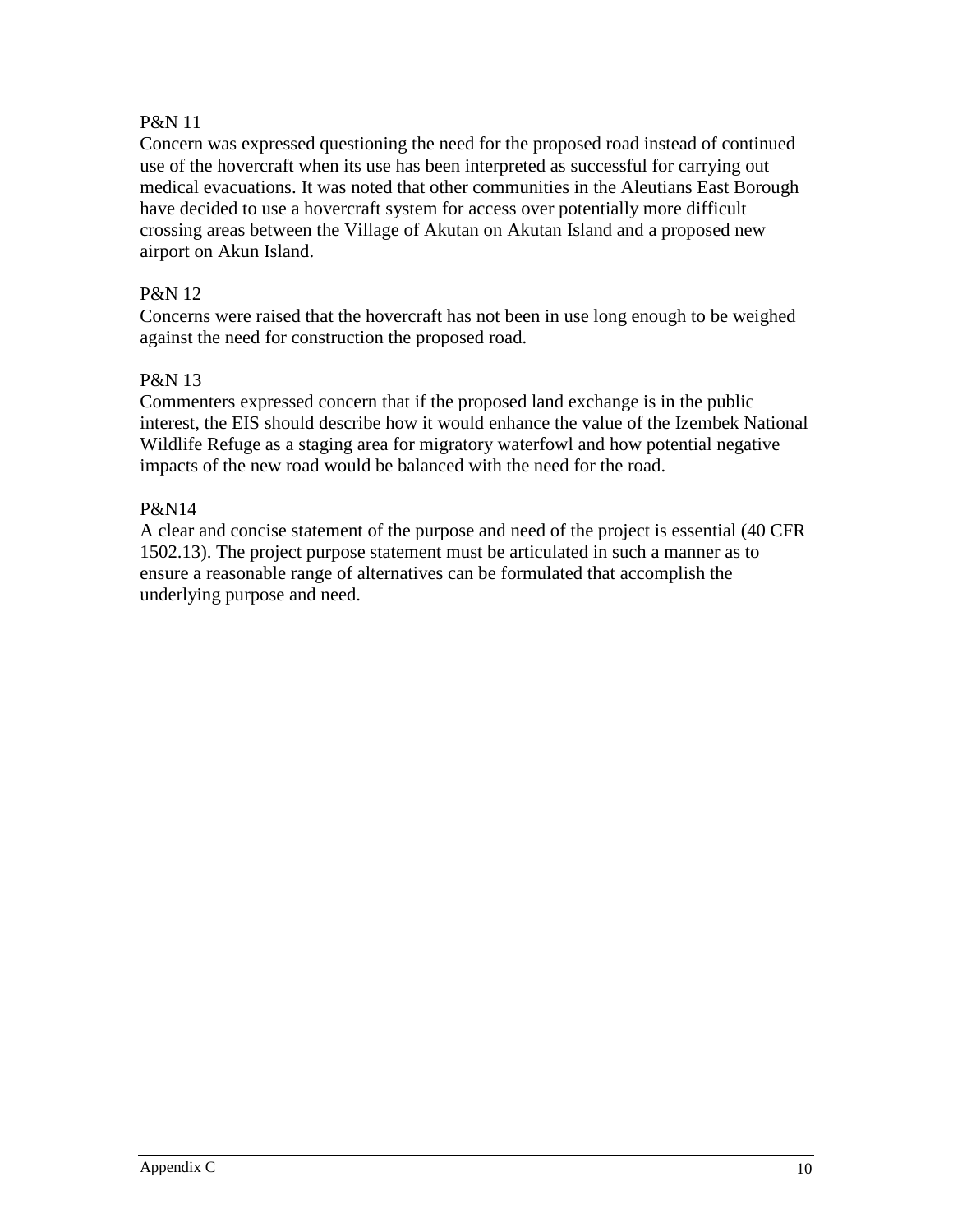# *Proposed Action and Alternatives and Mitigation Measures*

**PAA Proposed Action and Alternatives - Comments related to the practicability/feasibility/cost of alternatives; environmentally preferred alternative; LEDPA; additional alternatives that should be considered; issues associated with hovercraft operations; issues associated with road construction, operations, traffic volumes, and long term costs; usage fees associated with roads; helicopter operations and maintenance; and funding sources for alternatives.**

#### PAA 1

Commentators expressed concerns in support of a no action alternative that would continue to protect the designated wilderness and habitat of the Izembek National Wildlife Refuge by not building a road.

### PAA 2

Support for a no action alternative was expressed through comments that the proposed land exchange and construction of the road was considered unnecessary as it could result in irreparable impacts to designated wilderness and wetland habitats that are considered internationally significant ecosystems. The road may have effects on Kinzarof Lagoon. Lands on Sitkinak Island should not be exchanged. The hovercraft operation has already proven to be effective for transporting medical emergencies to Cold Bay.

#### PAA 3

The land exchange and proposed road are not in the best interest of the public. The Izembek National Wildlife Refuge is there to sustain the resources and public uses and the Service should remain objective in terms of serving the public.

### PAA 4

The previous EIS (2003) found that a road would be devastating to the Izembek National Wildlife Refuge. That EIS evaluated the road as a "no action alternative" when determining which transportation tool would be best to enable medical evacuations from King Cove to Cold Bay.

### PAA 5

The proposed project has provided alternatives to minimize the physical impact on the Izembek National Wildlife Refuge with the gravel material, single lane and alignment around or avoiding sensitive vegetation, geographic features, and wildlife habitat. These measures mitigate environmental impact far more than in other like projects in national interest lands.

#### PAA 6

An alternative to consider instead of building a road is the development of a wave barrier and/or a small protected harbor at Cold Bay that would provide safe access to the shore. This alternative should be evaluated differently than making improvements to the existing dock that is considered unsafe in poor weather. A safer faster marine transport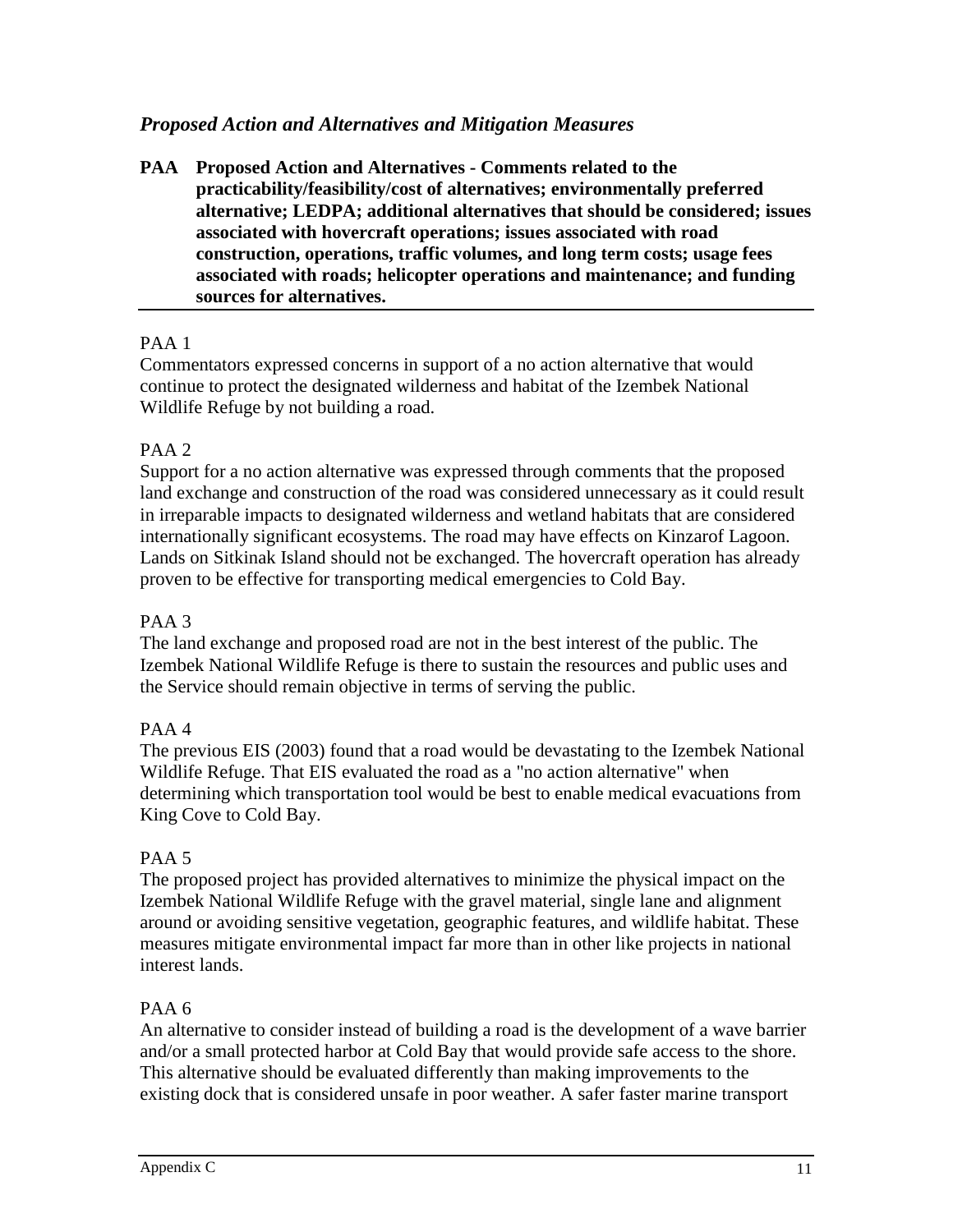vessel such a tri hull high speed ferry operating from Lenard Bay near King Cove or from the City of King Cove could be used for this alternative. A marine route alternative would be no cost and require no maintenance. Commercial vessels are able to access Cold Bay. A small boat harbor would also then benefit the economy of Cold Bay, fishing industry, and recreational boaters. A small boat harbor could have less environmental impact by lessening road traffic in the areas of Russell Creek.

## PAA 7

Consider an alternative that uses a railroad system instead of the proposed road. A narrow gauge railway could cross from the King Cove Airport to Cold Bay, crossing the barrier islands at the entrance to Kinzarof Lagoon. This option would not only meet all the criteria expressed by the people of King Cove but in addition remove the restricted access requirement and could potentially allow for commerce between the two communities. Commerce between the two communities would provide a revenue stream for the operating and maintenance costs of this type of system. Construction costs and maintenance costs may be lower than for a road. Another type of railroad alternative that could be evaluated is a light rail system that is hydro powered from King Cove. A cost analysis and feasibility analysis for a rail alternative should be constructed.

### PAA 8

The proposed road through this wilderness area should be a last resort and not selected as an alternative until all other alternatives have been examined.

### PAA 9

Evaluate the continued use of the hovercraft as an alternative with consideration given to:

- The existing access route for medical emergencies through use of the hovercraft should be evaluated as an alternative including subsidizing future sustainable operation and maintenance versus construction and maintenance of the proposed road.
- Subsidies could be used for design improvements to the hovercraft for improving its safety during windy weather and low winter temperatures.
- The hovercraft is viewed by some commentators as having solved the issue of safe public access for medical emergencies from King Cove to Cold Bay.
- Use of the hovercraft for medical evacuations brings people from King Cove to Cold Bay in 20 minutes; the proposed road could take more than 2 hours in good conditions and could be unusable in poor conditions.
- The hovercraft can operate in a much broader set of weather conditions than the proposed road.
- The quality of transport on hovercraft should also be evaluated as part of this alternative. This alternative could consider construction of a road to a landing facility or marine terminal at Lenard Bay to support hovercraft operations.

PAA 10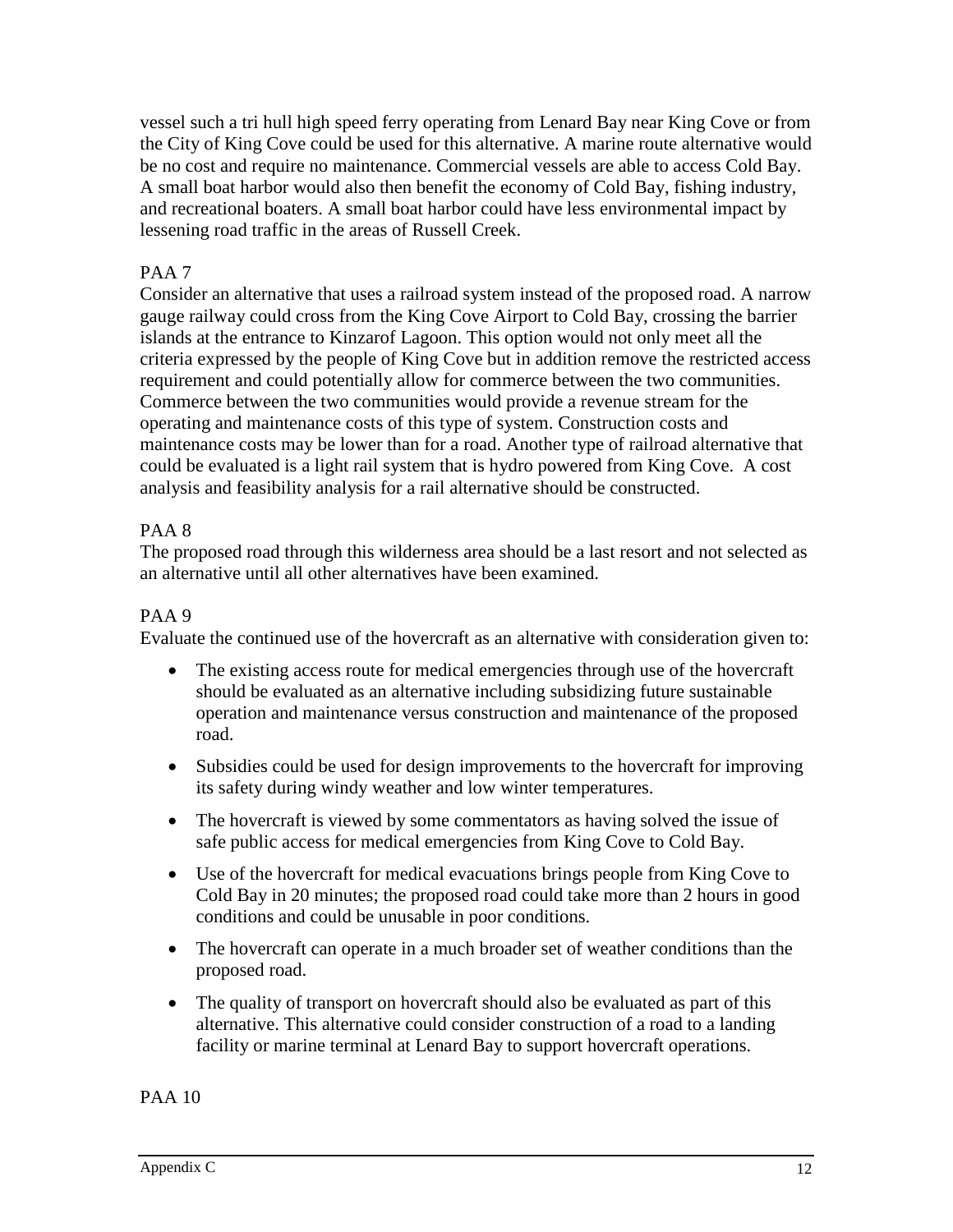Consider as an alternative making improvements to the dock at Cold Bay. This dock is not considered to be safe when unloading passengers. A lift system could be installed on the existing dock or a floating dock could be built adjacent to the Cold Bay dock. This could be a more cost efficient means of transporting people to Cold Bay than construction of the proposed road.

# PAA 11

The proposed road is the best alternative to connect King Cove and Cold Bay. Concerns that were expressed in support of this alternative included:

- The hovercraft is too expensive to operate, is undependable, and its use is limited due to weather.
- Improvements to the existing runway at King Cove would not take away the risk of bad weather and airport improvements will always be limited by the topography of the area.
- While boats are used to transport patients to Cold Bay the dock at Cold Bay is unsafe.
- The Coast Guard is only used when other alternatives have been exhausted.
- There may be a benefit to the environment through the land exchange by placing such a large acreage into refuge status that would negate any negative impacts.

# PAA 12

Consider alternatives for access from King Cove to Cold Bay including:

- Use funds to upgrade the medical facilities to accommodate and treat emergencies in King Cove which could also be considered an investment in the health of the community.
- Consider the use of helicopters or form a partnership with the Coast Guard for use of rescue helicopter as this could be less expensive than building and maintaining the proposed road that would be used for medical evacuations to Cold Bay.
- Use the hovercraft and hire professionals to maintain and operate the hovercraft.
- Take no further action with the land exchange or proposed road in consideration that King Cove is located in a remote area with harsh geographic and climate conditions. Consider that a precedent may be established by the proposed action and that many other remote villages may demand a road to an all weather airport.

# PAA 13

The proposed road alternatives developed for this EIS should state which government entity will be responsible for construction, operation, enforcement, and maintenance of the proposed road and how this will be funded. Maintenance could be a significant cost for the road and alternatives in the EIS should outline costs associated with maintenance, which may include grading equipment, snow removal equipment, labor, and annual gravel costs. An engineering feasibility analysis should be performed. A long-term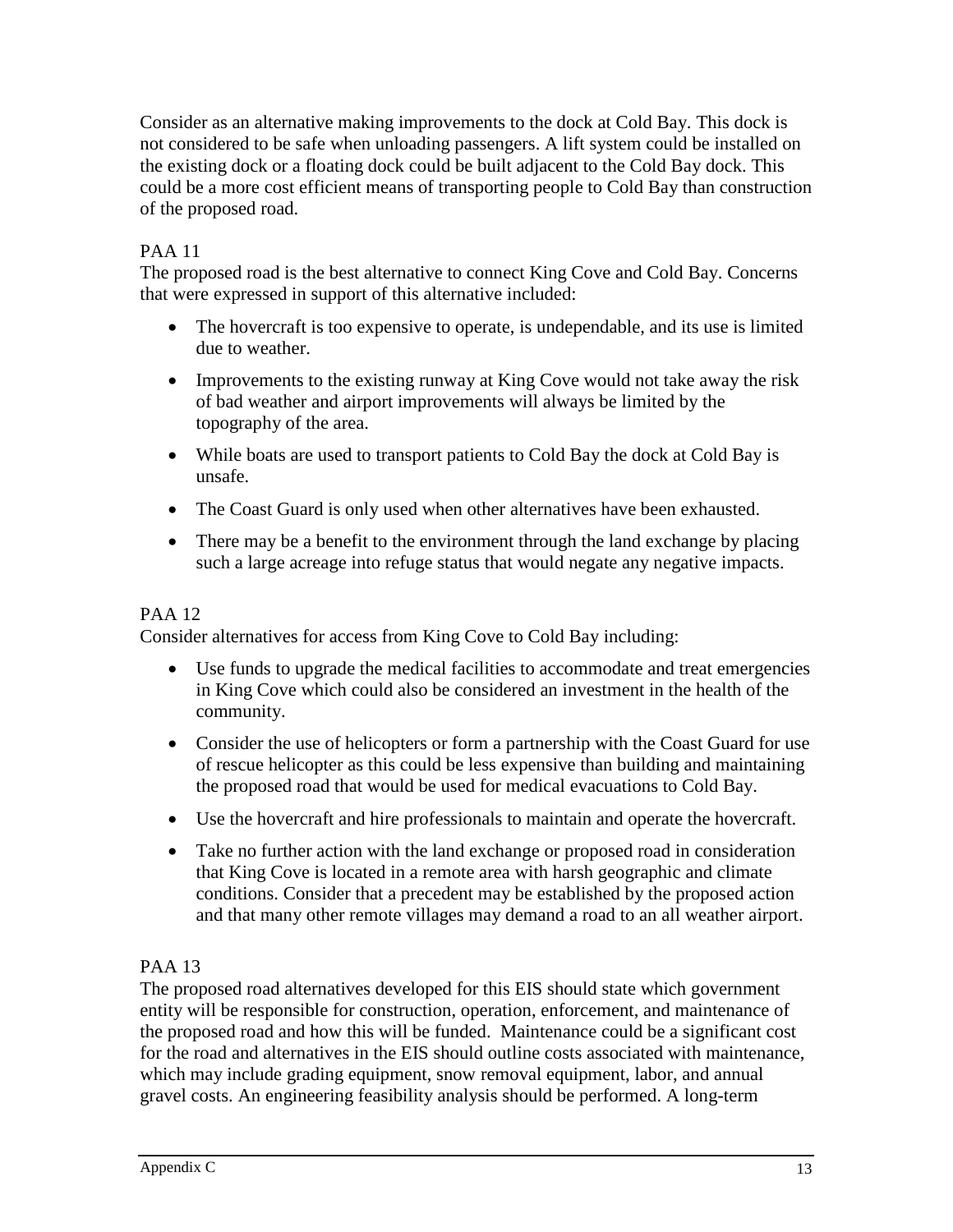projected traffic analysis should be performed. Consideration of sensitive land conditions, cost and socioeconomic factors, proper design, engineering and construction could address certain adverse environmental impacts while providing safe, accessible and reliable ground transportation.

# PAA 14

An alternative to consider could be the use of fishing vessels for medical transport. A financial subsidy program could be established for local fishing boats to provide medical transport to Cold Bay from King Cove or to provide another access option for King Cove residents to reach the Cold Bay airport throughout the year.

# PAA 15

It would be valuable for the public to understand the costs associated with each alternative, understand the level of natural and physical environmental impacts to be involved in the screening criteria development for these alternatives.

### PAA 16

The proposed alternative needs to clarify:

- The actual acreage to be exchanged. In the Statement of Work for selecting an EIS consultant reference is made to 43,093 acres of land to be added to the Congressionally-designated wilderness in the Izembek National Wildlife Refuge. The 5,430 acres of valid King Cove Corporation selection in the Izembek wilderness which is being relinquished needs to be included. Also, approximately 2,400 acres from the "bookends" adjacent Kinzarof Lagoon needs to be included. Consequently, about 51,000 acres of new wilderness designations will result from the proposed land exchange.
- The EIS needs to address whether the corridor will be retained by the Corporation or whether a right-of-way will be reserved for the Corporation as part of the conveyance. Since lands transferred to the Service will become designated wilderness, Congressional approval would be needed for any right-of-way granted after completion of the land exchange.
- The EIS should address remediation of contaminated sites on Sitkinak Island prior to transfer to the State, including either razing or decontaminating and retaining the existing structures.

### PAA 17

Alternatives considered in the 2003 EIS should be reassessed including:

- The use of the hovercraft:
- Determine the extent to which the use of a barrier cable could impact caribou migration;
- Determine that the land exchange is in the best public interest; and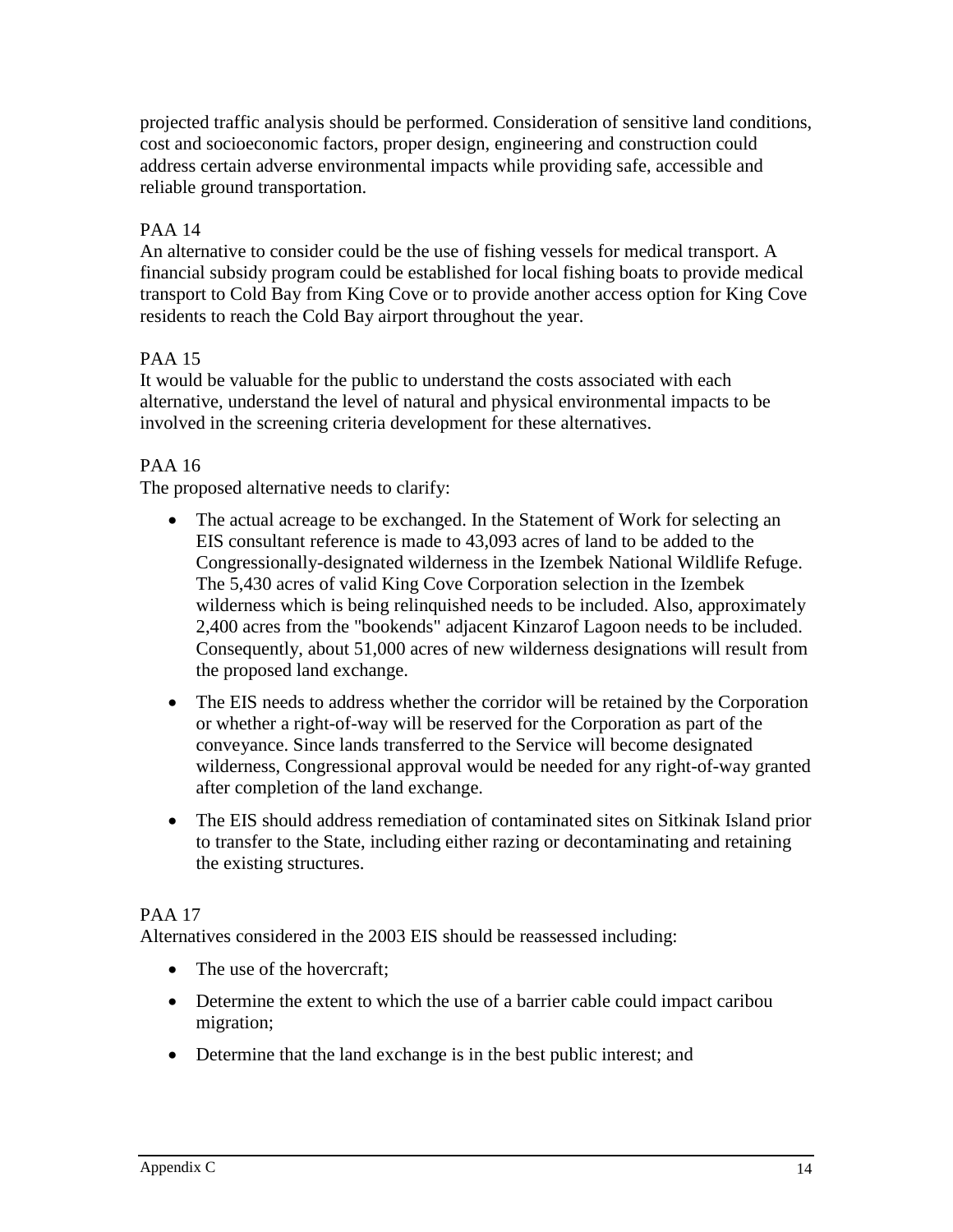• Evaluate if proposed vehicular traffic restrictions on the new road that would parallel caribou migrations and if any traffic on existing Cold Bay road network would intersect caribou migrations.

In addition development of alternatives should also consider if the 1994 ADOT study that ranked air and water travel routes safer and less expensive than a road is valid.

# PAA 18

Development of alternatives should consider by comparison the environmental impact of the hovercraft versus the land exchange and proposed road.

### PAA 19

Development of alternatives for the EIS requires the following:

- Specify the criteria used to develop the range of reasonable alternatives that meet the purpose and need. Only reasonable alternatives need be considered in detail (see 40 CFR 1502.14). Reasonable alternatives must include all those that are feasible and such feasibility must focus on the accomplishment of the underlying purpose and need (see 33 CFR 325 Appendix B 9.b. (5) (a)).
- The alternatives analysis should be thorough enough for U.S. Army Corps of Engineers to satisfy both NEPA and the Section 404(b) (1) Guidelines (40 CPR Part 230.10 (a) (4)).
- Section 404(b) (1) Guidelines allow elimination (i.e. not carried forward in detail in the EIS) of project alternatives if, after taking into account cost, logistics, and existing technology, they are found not practicable.
- The EIS should provide the information necessary to determine which of the alternatives being considered is the Least Environmentally Damaging Practicable Alternative (LEDPA).
- Use the best available science and technical data during the NEPA process.

### PAA 20

The EIS alternatives analysis should consider:

- Analysis of alternative road alignments within the corridor including geotechnical considerations, and proximity to wildlife concentrations and wetlands.
- An evaluation of detailed wetland maps, location and quantities of gravel sources, and location and operation of road maintenance facilities with regard to construction and operation of the road.

### PAA 21

Development of alternatives should take into consideration that the area of the proposed road is not pristine and have been used by the military and state for many years.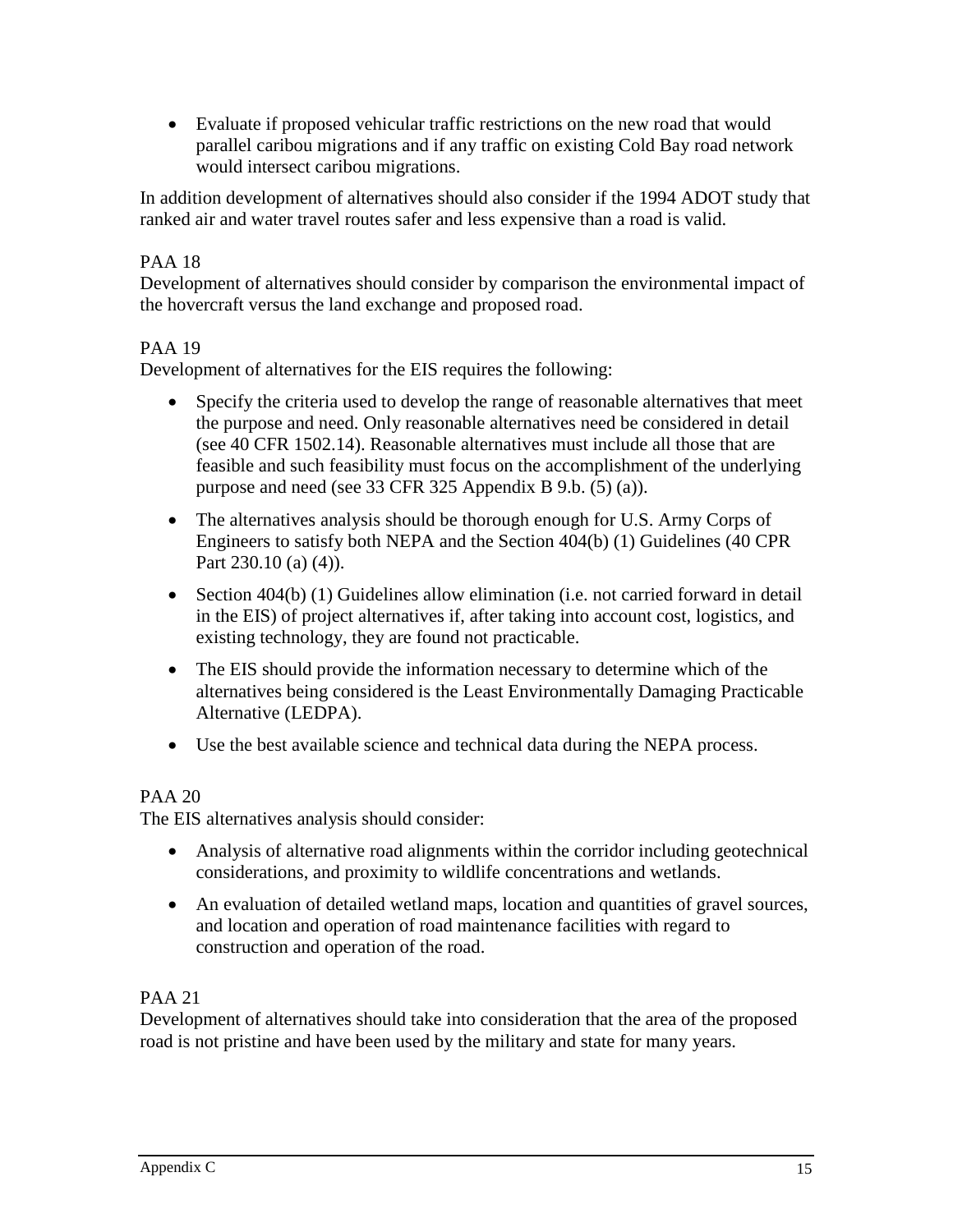### **MIT Mitigation Measures - Comments related to suggestions for or implementation of mitigation measures.**

### MIT 1

Federal and state mitigation measures included in permits and resource protection plans that the Aleutians East Borough agreed to for the King Cove Access Project for construction of the road, hovercraft terminals and the operation of the hovercraft could be applied as mitigation measures for the current proposed project. Mitigation measures would be expected to protect the resources that are considered valuable.

### MIT<sub>2</sub>

Appropriate regulations, enforcement of safe, controlled vehicle access with regulatory grades, signage, barriers and construction can offset adverse environmental disturbance. Snow blowers could be used for areas of drifting snow. Consider limiting access.

### MIT 3

Mitigation measures that should be considered include:

- The evaluation of mitigation options and feasible and enforceable measures that will avoid or minimize any adverse impacts to the passage and migration of wildlife and migratory birds and the exchange of tidal flows as appropriate.
- Analyze and disclose the extent to which the various alternatives bisect and fragment wildlife habitat and movement routes, as appropriate. It will be important to include means to make roadways permeable to wildlife movements, such as by providing wildlife crossing structures of appropriate number, size, and locations to adequately accommodate wildlife movement. These mitigation measures could prevent vehicular-wildlife collisions, which are important for both human and wildlife safety.

### MIT<sub>4</sub>

Consider that while a barrier cable could be used as mitigation measure to keep people off the sides of the road it may hinder wildlife movement.

# MIT<sub>5</sub>

Concern was expressed that even if mitigation measures are employed there may still be adverse impacts to wildlife and waterfowl from construction of the road.

# MIT<sub>6</sub>

The EIS should discuss mitigation measures that could be implemented to reduce the likelihood of introduction and spread of invasive species with the proposed management activities. The U.S. Environmental Protection Agency encourages the Service to promote integrated weed management, with prioritization of management techniques that focus on nonchemical treatments first, and mitigation to avoid herbicide transport to surface or ground waters. Early recognition and control of new infestations is critical to stop the spread of the infestation and avoid wider future use of herbicides, which could correspondingly have more adverse impacts on biodiversity, water quality and fisheries.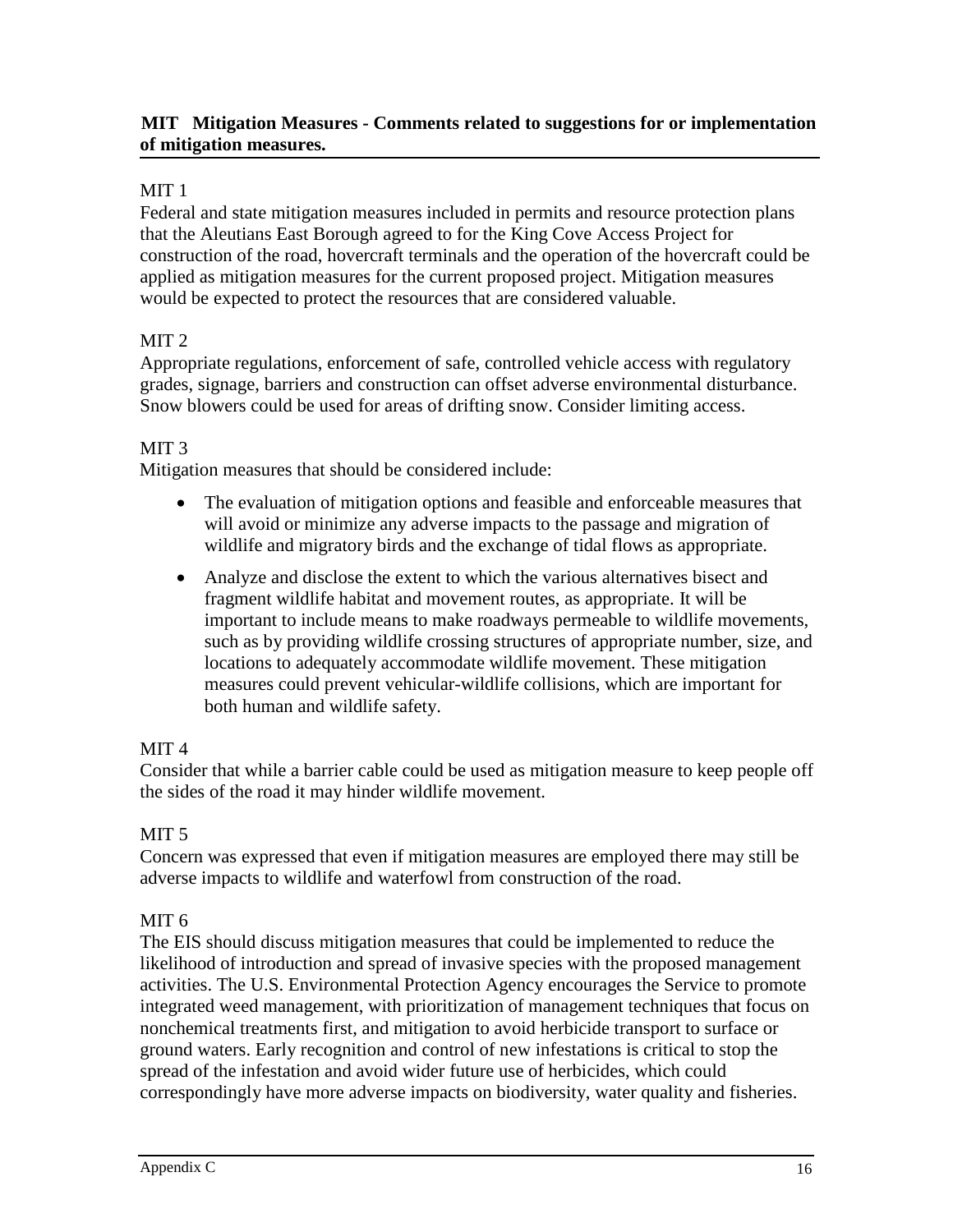# MIT 7

Where a discharge of dredged or fill material into waters of the U.S. is necessary, the EIS should discuss how potential impacts would be avoided, minimized and finally mitigated. This discussion should include:

- Acreage and type of waters that would be created or restored;
- Water sources to maintain the mitigation area;
- Re-vegetation plans;
- Maintenance and monitoring plans;
- Size and location of mitigation zones;
- Responsible parties; and
- Contingency plans.

### MIT 8

Wetlands mitigation must include areas that provide important functions for the watershed, contribute significantly to the ecological sustainability of the watershed, and be permanently protected through an appropriate legal instrument.

### MIT 9

The Secretary is required to develop an enforceable mitigation plan in consultation with the State and authorized entities. The EIS should provide a schedule for when this process would begin and conclude.

### MIT 10

The EIS should also discuss the Project's compliance with the "Compensatory Mitigation for Losses of Aquatic Resources; Final Rule" (commonly referred to as the Final Mitigation Rule). The regulations establish performance standards and criteria for the use of permittee-responsible compensatory mitigation, mitigation banks, and in-lieu fee programs to improve the quality and success of compensatory mitigation projects.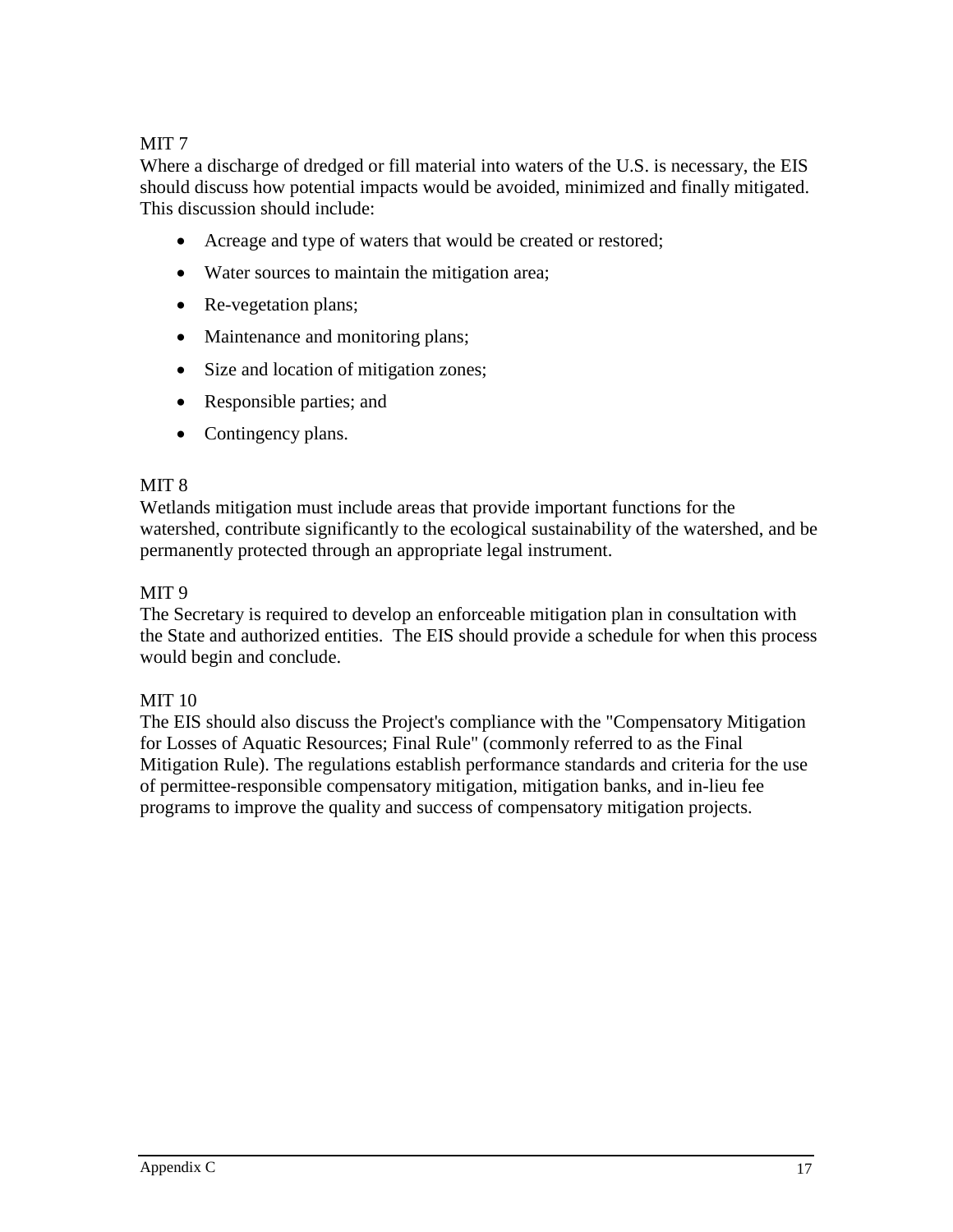# *Affected Environment, Environmental Consequences, Potential Direct, Indirect and Cumulative Impacts*

#### **BIO Biological Resources – General comments related to potential impacts to the biological environment. Comments related to a more specific area of biological concern are described in further detail within this category (e.g. fish, wildlife).**

### BIO 1

This EIS needs to describe and analyze the following potential impacts to biological resources including:

- Road avoidance by wildlife;
- Habitat fragmentation and degradation;
- Potential for introduction of invasive species;
- Potential impacts to threatened and endangered species;
- Short-term and long-term cumulative impacts of proposed road construction, maintenance, sediment run-off and watershed impacts, water quality, hydrology, and pollution; and
- Impacts to soil compression, fresh and salt water movement within the area and vegetation as related to fish, wildlife and vegetation and aquatic communities (such as eel grass communities).

# BIO 2

Concern was expressed that potential negative environmental impacts to biological resources within the proposed road corridor could include:

- Noise impacts to wildlife leading to degradation of habitat;
- Impacts to water quality;
- Introduction of environmental invasive species;
- Disturbance of nesting habitat and dividing waterfowl loafing areas;
- Disruption of migratory waterfowl populations during molting, spring and fall; staging, and species that over winter in the area;
- Decreased productivity of caribou, tundra swans and furbearers;
- Irreversible harm to wildlife, wetlands and ponds, and wilderness values;
- Disturbance of normal animal behavior and migratory patterns due to vehicular intrusion;
- Fragmentation of the natural environment;
- Dust, noise and air pollution, road kill, and run-off from the road that disturbs vegetation; and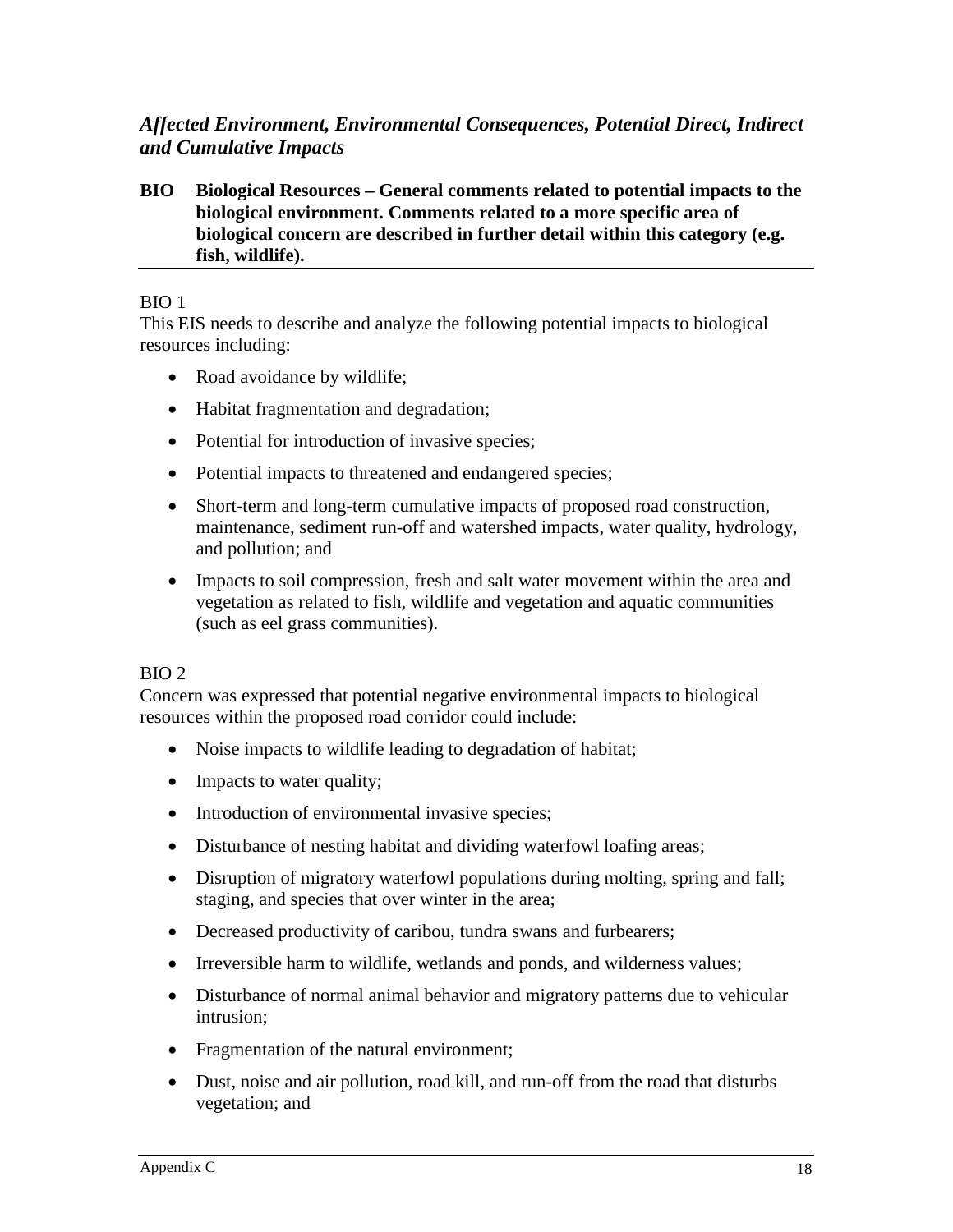• Disturbance of the eel grass beds and aquatic communities that are a food source for migratory waterfowl, particularly Pacific brant.

# BIO 3

A quantitative cumulative effects analysis of biological resources should examine and employ the following methodologies:

- Determine the time and geographic area over which impacts could occur.
- Focus on the resources of concern (i.e. resources that are at risk and/or are significantly impacted by the proposed project before mitigation).
- Resource Selection Model that incorporates wildlife movement monitoring data with land cover classification.
- Population Viability Analysis that incorporates subsistence harvest and predator demands with wildlife population census data.
- Establish Disturbance Coefficients that incorporate wildlife responses to road construction, maintenance and use as well as subsistence and commercial activities in the area.
- Climate Change Scenarios that capture changes in temperature and precipitation in order to develop an understanding of the stability and trajectories for change of physical and biological resources in the Izembek National Wildlife Refuge.
- Model Habitat Availability with consideration of impacts to the entire range of habitat which species use within the Izembek National Wildlife Refuge and across their entire migration routes. The importance of the isthmus wilderness may be a function of loss of or impacts to habitat outside of the Izembek National Wildlife Refuge.

# BIO 4

The EIS needs to evaluate how much fill will be required to build the proposed road and what could be the impact of construction itself on the ecological values of the Izembek Wilderness Area. A determination of the ecological values of the lands to be conveyed to the Service and the adverse effects the road could have on the existing ecological values of this refuge, including wilderness values should be conducted. It should be noted that the June 2003 Draft EIS prepared by the U.S. Army Corps of Engineers examined these issues in detail and could be used as a reference.

# BIO 5

The proposed road should not disturb biological resources or the Izembek National Wildlife Refuge.

# BIO 6

For each biological resource analyzed, it is suggested that the EIS should:

- Identify the current condition of the resource as a measure of past impacts.
- Identify the trend in the condition of the resource as a measure of present impacts.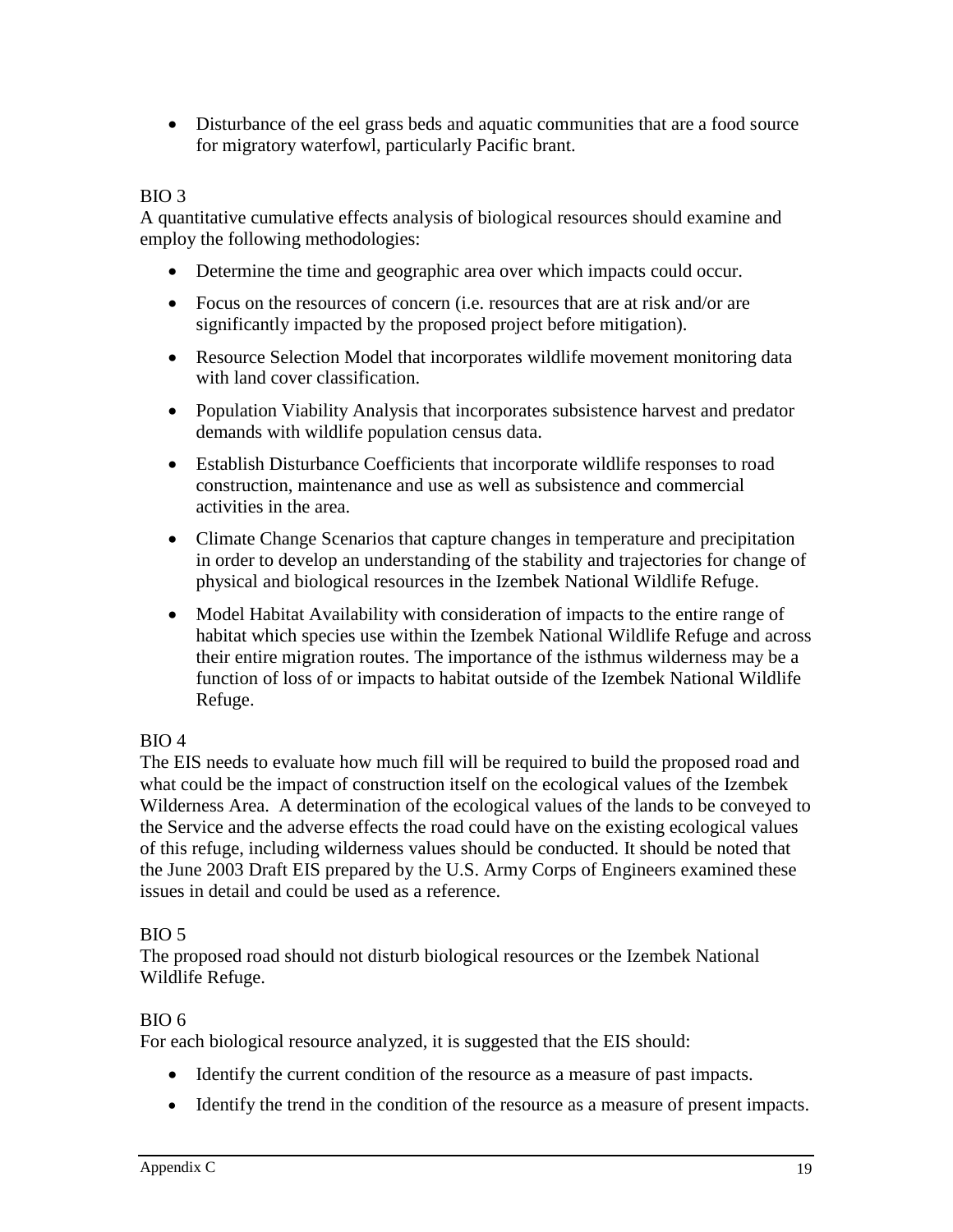- Identify the future condition of the resource based on an analysis of the cumulative impacts of reasonably foreseeable projects or actions added to existing conditions and current trends.
- Assess the cumulative impacts contribution of the proposed alternatives to the long-term health of the resource and provide a specific measure for the projected impact from the proposed alternatives.
- Identify opportunities to avoid and minimize impacts, including working with other entities.

### BIO 7

Assess the long-term cumulative impacts to wildlife populations and their habitats from a road bisecting the significant wetland habitat and ecological corridor in the context of how such impacts may be compounded by climate change.

# **BIO Fish**

### BIO FISH 1

The EIS should consider and evaluate the presence of salmonid habitat and Essential Fish Habitat and how the proposed project would impact these habitats.

### BIO FISH 2

The Service should consider the impact on salmon spawning and passage from building bridges and culverts in the lagoons.

### **BIO Threatened and Endangered Species**

### BIO TES 1

The Service should address the potential impact to threatened and endangered terrestrial and marine species and their habitat according to the Endangered Species Act and Marine Mammal Protection Act, including appropriate consultations. The EIS should consider impacts to Steller's eiders, black brant, emperor geese and dunlin.

# BIO TES 2

Special consideration should be given to Steller's eiders due to its vulnerability when a large portion of the population stages and winters at the same time in Izembek and Nelson lagoons.

### **BIO Vegetation**

### BIO VEG 1

The EIS should evaluate how road dust will impact adjacent vegetation and habitats (such as the eel grass beds) as well as the existing gravel road network from Cold Bay to the shores of Izembek Lagoon.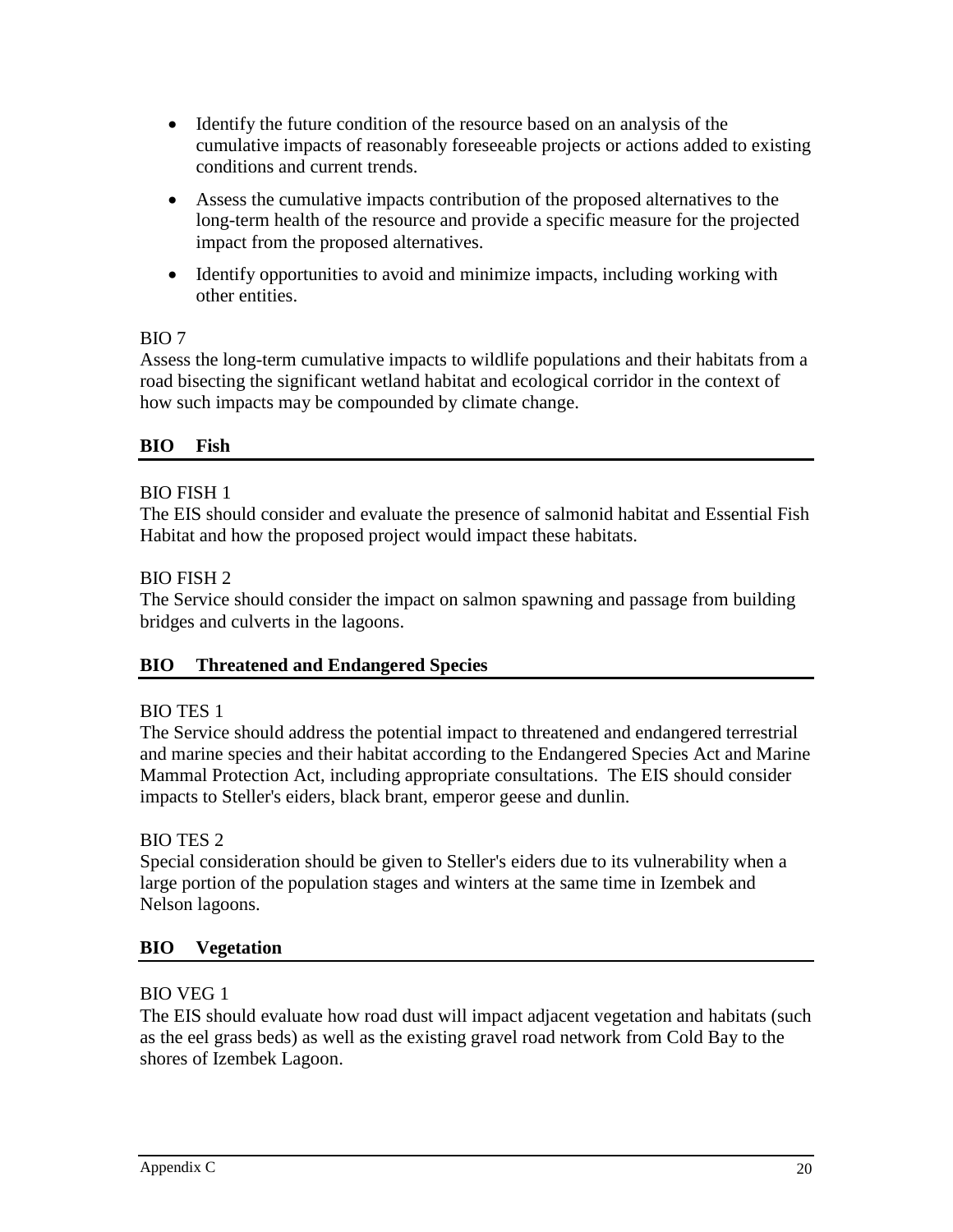#### BIO WET 1

The EIS should describe aquatic habitats in the affected environment (e.g., habitat type, plant and animal species, functional values, and integrity) and include maps that clearly identify all waters within the project area.

#### BIO WET 2

The EIS should evaluate effects on wetlands and aquatic communities from the proposed road as well as the existing gravel roads near Cold Bay. The evaluation needs to be in sufficient detail that the U.S. Army Corps of Engineers will be able to make its required findings under a Section 404 application and should include:

- Potential impacts to eel grass beds in Izembek and Kinzarof Lagoons (including sedimentation and climate related factors such as light reduction, temperature, and sea level variation);
- Potential impacts on Ramsar Wetlands;
- Fragmentation of wetlands (especially intertidal that would be gained or lost by the Service with particular attention to the Ramsar Wetland designation of Izembek Lagoon);
- Potential impacts to tundra (including potential secondary impacts associated with increase silt load and decreased fresh water flows to the Izembek Lagoons Complex);
- Potential impacts from increased human activity along with the creation of trails and campsites;
- Habitat removal: and
- Introduction of exotic species.

#### BIO WET 3

Impacts to aquatic resources should be evaluated in terms of the aerial (acreage) or linear extent, habitat types, values, and functions to be impacted.

#### BIO WET 4

The EIS should include a detailed description of the project impacts on aquatic resources, including the type of impact (e.g., habitat removal, fragmentation, and introduction of exotic species) and its magnitude. These effects must be evaluated in the appropriate local or regional context.

#### BIO WET 5

The EIS should include a delineation of all aquatic resources (wetlands and all other waters of the U.S.) which could be affected by the proposed project. The delineation of wetlands must follow the procedures set forth in the 1987 Wetlands Delineation Manual and the Alaska Regional Supplement and include all data support forms.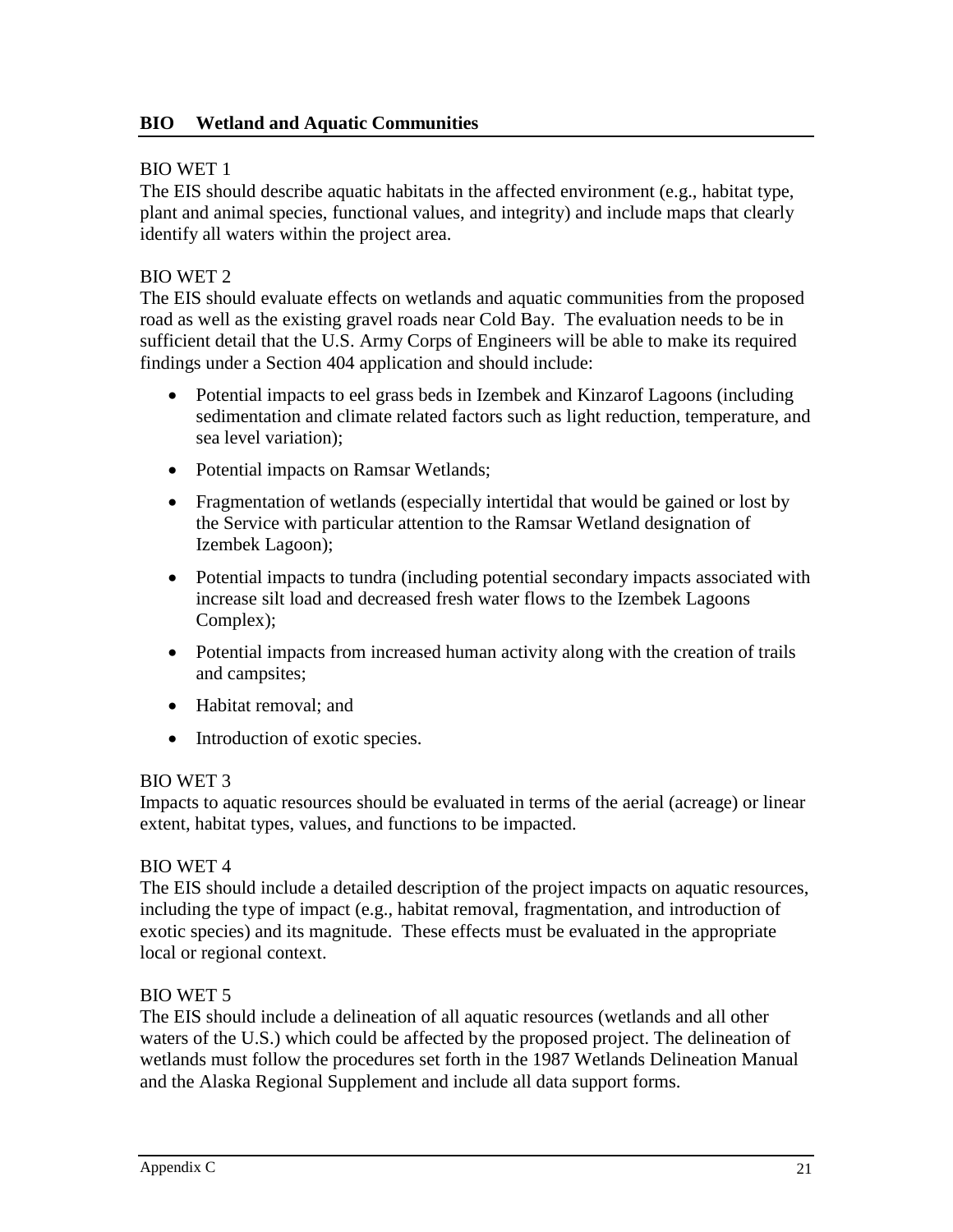#### BIO WILD 1

A road corridor would contribute to a significant loss of wilderness value and could compromise the long-term viability of wildlife populations.

#### BIO WILD 2

Special consideration should be given to impacts on:

- Black brant given that 98% of the population uses the Izembek National Wildlife Refuge as feeding grounds before migration and some may be overwintering in the lagoons.
- Caribou given that the population size is approximately 10% of the historic population size. A road corridor may separate the herd.

#### BIO WILD 3

The Service should consider impacts on a variety of migratory and resident birds including emperor geese, tundra swans, dunlin, and black brant as well as impacts to caribou, wolves, bears and marine mammals. Potential impacts include:

- •
- Animals avoiding the road.
- Increased human disturbance (including on-road and offroad vehicles and boats), which may cause animals to flee an area.
- Habitat fragmentation (resulting in potentially splitting caribou herds to different sides of the road).
- Decreases in prey availability (ie. Disturbance to eel grass beds).
- Increased mortality through collisions with vehicles.
- Increased pollution from road construction and increased human use of the area after the road is built.
- Increased noise pollution.
- Changes in water quality and hydrology.

#### BIO WILD 4

The potential land exchange would impact less than 1% of the Izembek National Wildlife Refuge which indicates the likelihood of significant impact to wildlife that currently use the Izembek National Wildlife Refuge is extremely unlikely. Even with the most conservative estimates, population impacts would be below the levels that can be measured with current scientific wildlife survey techniques.

#### BIO WILD 5

Studies have shown that avian populations adapt quickly to disturbance therefore impact to bird populations could be negligible.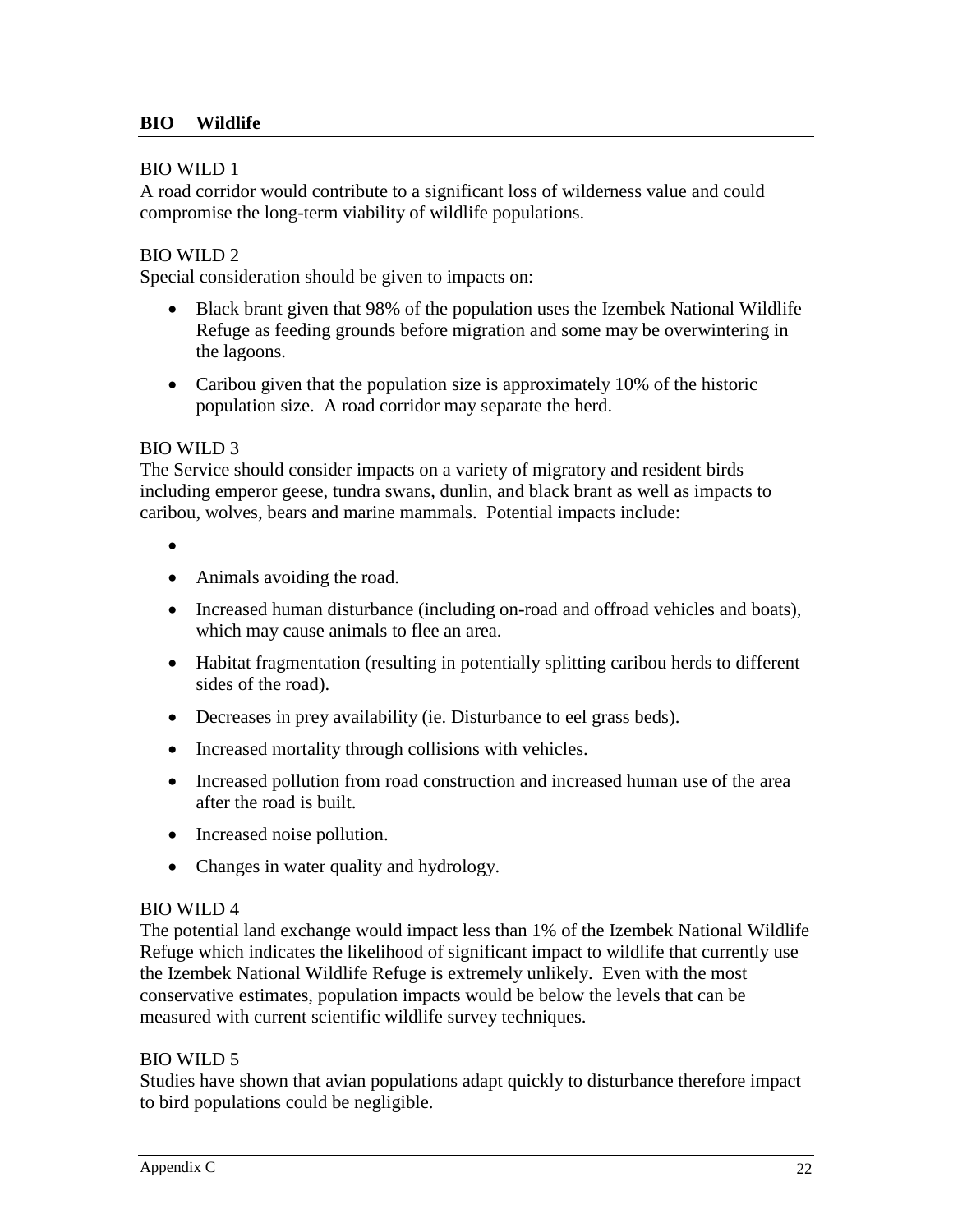### BIO WILD 6

The land that is being gained by the Izembek National Wildlife Refuge through the land transfer is not suitable habitat for many species that currently inhabit the lagoons.

### BIO WILD 7

Given that many migratory birds use the lagoon complex during part of their life-cycle, the Service should consider the impacts to bird populations on a National and/or continental scale.

### BIO WILD 8

The Service should consider the impacts that climate change will have on wildlife species in the Izembek National Wildlife Refuge. Impacts may include drying of lakes and wetlands, increased pests that may stress sensitive species or decreased prey availability, especially eel grass beds.

### BIO WILD 9

The existing 11 miles of road in the King Cove area has not caused any negative impacts to wildlife populations, so it is not reasonable to believe that a new road will cause any significant impacts.

### BIO WILD 10

The Service should determine if non-native and/or invasive species will be introduced through this project and what impact this will have on the wildlife populations that currently inhabit the Izembek National Wildlife Refuge.

### BIO WILD 11

The Service should examine which species were instrumental in the Izembek National Wildlife Refuge's Ramsar designation and how the proposed land exchange would affect these species.

### **PHY Physical Resources – General comments related to potential impacts to the physical environment. Comments related to a more specific area of physical resources concern are described in further detail within this category (e.g. hydrology, climate and air quality).**

### PHY 1

The Service needs to analyze impacts of the proposed road to physical resources including: road construction, sediment run-off, watershed impacts and pollution.

### PHY 2

The Service needs to analyze the current and projected impacts to the region from climate change and how these impacts will be confounded by the development of a road.

# PHY 3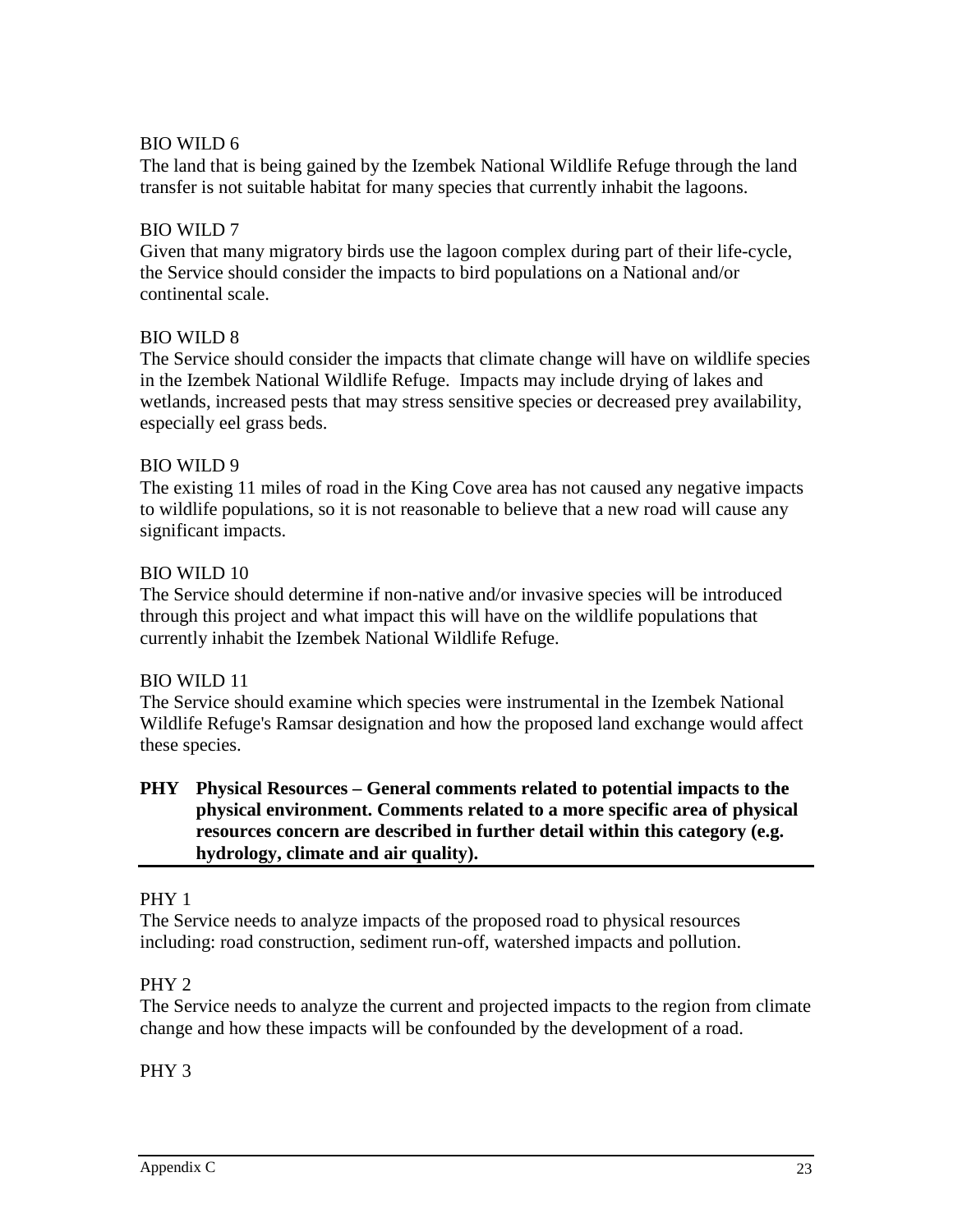The Service needs to analyze cumulative impacts of the land exchange and proposed road in the context of proposed oil and gas development in and around the lands and waters of the Izembek National Wildlife Refuge and Izembek Lagoon.

# PHY 4

Disturbance, sedimentation, pollution, and other adverse effects would extend far beyond the actual road corridor in the 206 acres of key Izembek Wilderness that is internationally recognized waterfowl habitat.

# **PHY Climate and Air Quality**

# PHY AQ 1

The EIS should provide a detailed discussion of ambient air conditions (baseline or existing conditions), National Ambient Air Quality Standards, and criteria pollutant nonattainment areas in the road corridor and surrounding areas.

# PHY AQ 2

It is recommended by EPA that greenhouse gases that are anticipated to be emitted by the project are disclosed in the EIS. EPA also recommends that the EIS consider how climate change could potentially affect the project in terms of water quality and quantity, local climate, soils and other resources.

# **PHY Environmental Contaminants & Ecological Risk Assessment**

# PHY CON 1

Pollutants from the road could impact the surrounding ecosystem through input of heavy metals into the aquatic environment, and nitrogen oxide emissions and other pollutants from vehicles damaging roadside vegetation.

# PHY CON 2

The EIS should disclose whether toxic vehicular air emissions would result from project construction, discuss health effects associated with air toxins and diesel particulate matter, and identify sensitive receptor groups that are likely to be exposed to these emissions.

# PHY CON 3

The EIS should address potential direct, indirect and cumulative impacts of hazardous materials from construction of the project, analyze risks involving possible accidental releases of hazardous materials, and describe mitigation and emergency response measures.

# **PHY Hydrology**

# PHY HYD 1

Watershed impacts of the road may have severe ecological repercussions for the wetland ecosystem of the lagoon complexes by increasing erosion and runoff of sediments into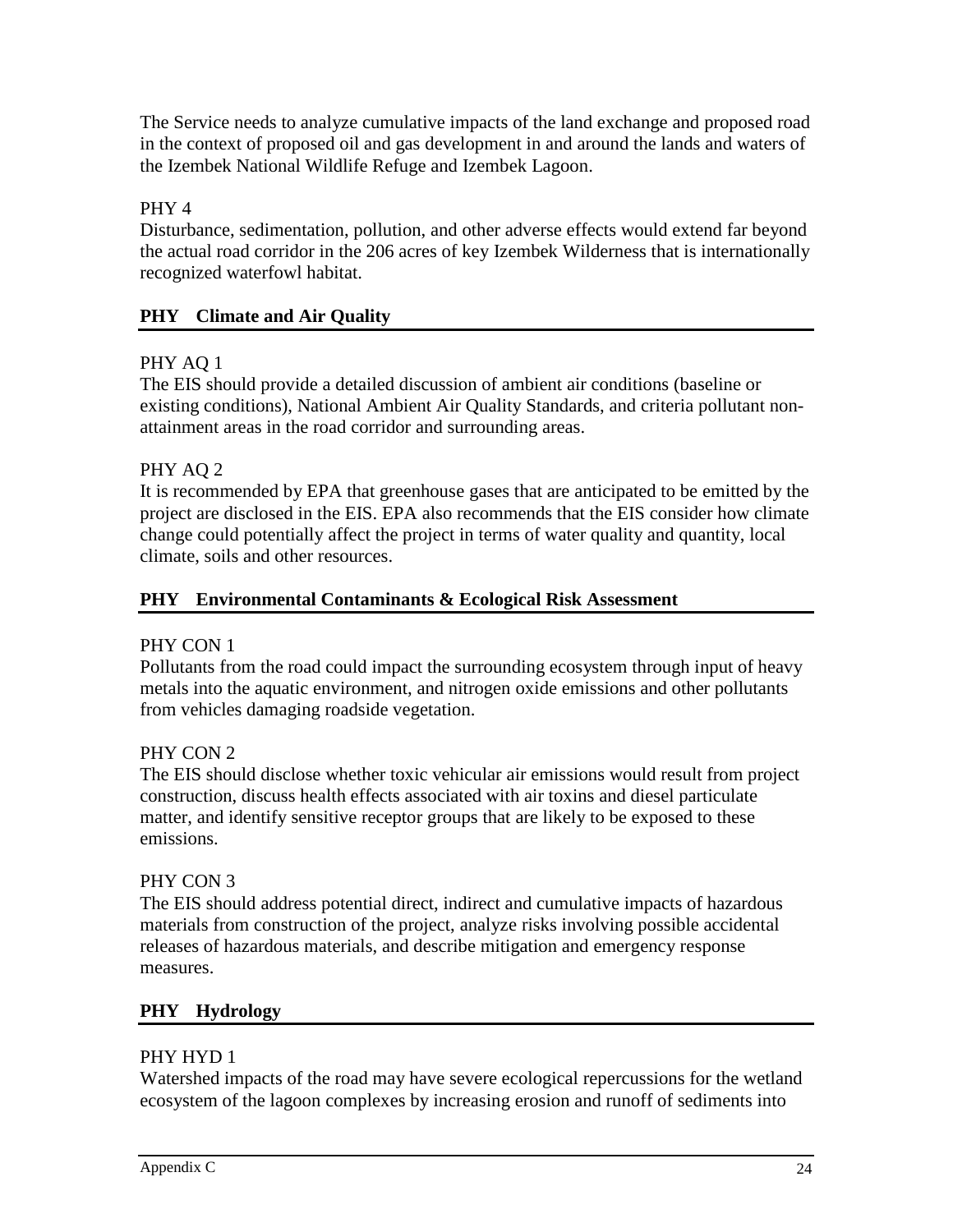wetlands, reducing aquifer recharge rates, altering channel morphology, increasing stream discharge rates, impeding normal water flows, and blocking key drainages.

### PHY HYD 2

The EIS should describe all waterbodies and stream crossings and potential impacts (including specific pollutants) to surface, subsurface, and ground water in the wetland area between Izembek and Kinzarof Lagoons and in the Joshua Green River Valley.

### PHY HYD 3

The EPA recommends collection and evaluation of data for crossings over waterbodies and incorporation of findings into the EIS for compliance with Basic Stream Project Data Needs (Site Characterization) and Data Specific to Waterbody Crossings.

### PHY HYD 4

Impacts of increased sedimentation and dust from road construction and maintenance on anadromous streams, and other nearby waterbodies, needs to be addressed.

#### **SER Social Resources – General comments related to potential impacts to the social environment. Comments related to a more specific area of socioeconomic concern are described in further detail within this category (e.g. subsistence, wildness).**

### SER 1

The cost-benefit analysis should consider the following factors in order to make a best interest finding that guarantees net public benefit:

- Compare the current transportation system (hovercraft) to the proposed gravel road and other transportation systems (rail, small boat harbor in Cost Bay, improvements to Cold Bay dock)
- Millions of taxpayer dollars already spent (per capita) under the King Cove Health and Safety Act for: upgrades to the King Cove clinic, purchase of the hovercraft, upgrades to the King Cove airstrip, and completion of the road from Leonard Harbor to the hovercraft pad.
- Include all market effects and costs such as road construction, maintenance (crew of at least 2 people year-round, 24 hours a day; grading equipment; snow removal equipment; annual gravel costs; year round law enforcement on private and state land), and transportation cost savings.
- Include all non-market effects using state-of-the-art valuation techniques that capture externalities of road construction and loss of passive use values for Alaska wilderness and wildlife refuges. Non-market effects are every bit as important economically, however, they do not manifest themselves in direct market transactions. Rather, they manifest themselves indirectly, through changes in home prices, recreational use patterns, subsistence hunting and fishing patterns, and expenditures on pollution control for example that are caused by changes in environmental quality associated with a policy, program, or project. Of particular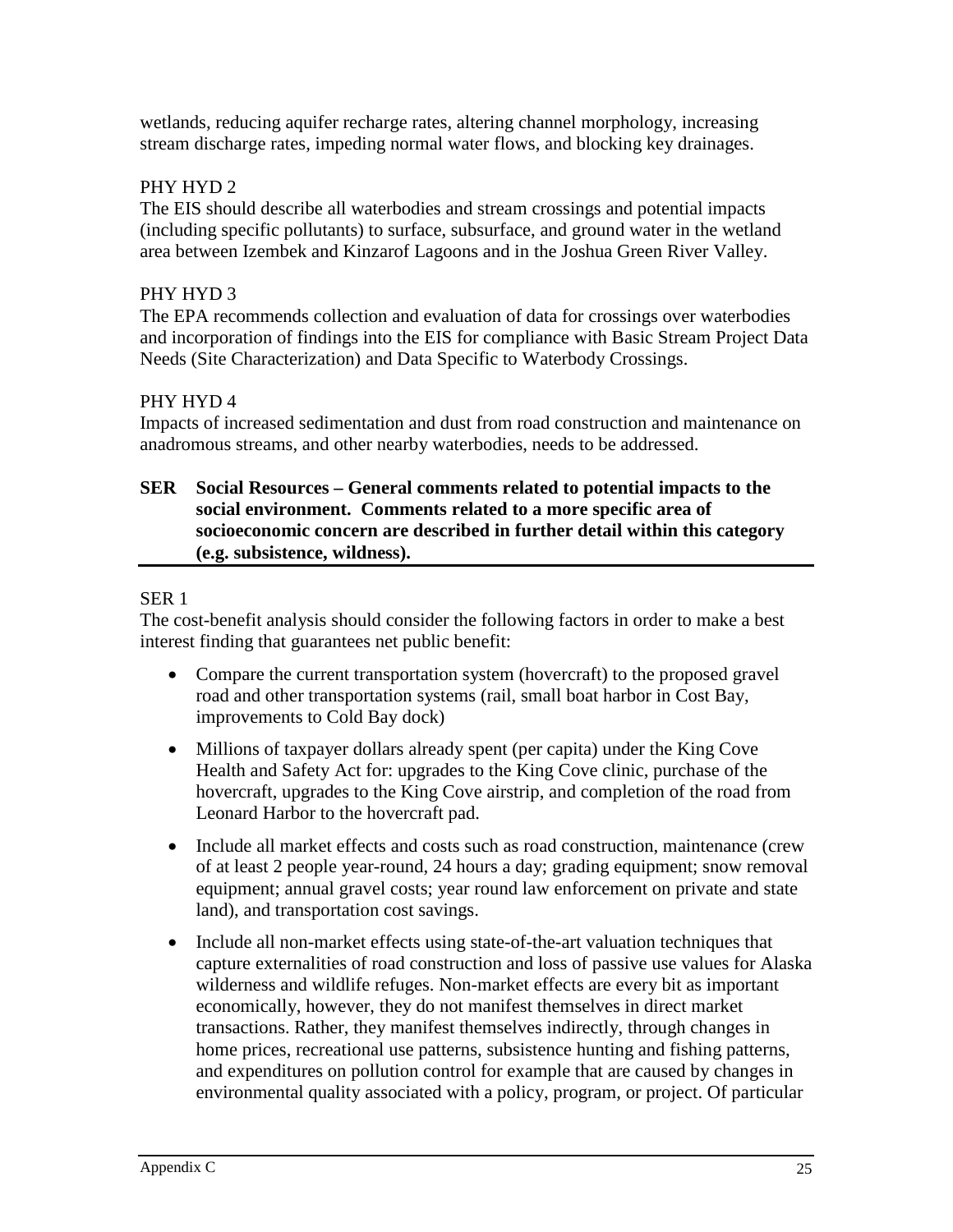concern is "passive use values" representing an individual's willingness to pay for a resource even if they may never use it in anyway

- "Social benefit-cost analysis" because the proposed road in a public infrastructure investment that needs to make sense from an economic perspective
- Ecosystem services
- (Increased) use of the road to transport seafood products to Cold Bay airport during fishing season
- Economic benefits to both communities when they are connected
- The addition of 17 new road miles to the 40+ miles that already criss-cross the Izembek National Wildlife Refuge; and

# SER 2

A road that just a few people use will not be maintained because there are roads that thousands of Alaskans use that are not maintained. The action alternative is not in the public interest. Commenters inquired who would provide the following functions related to the road:

- Road maintenance year-round including plowing (along all road segments).
- Driver rescue from weather-induced crashes into snow drifts or stalled vehicles.

### SER 3

King Cove school children would benefit from the road because they can lose 50 days of instruction when teachers miss flights. Children also do not get to participate in the same opportunities for learning that access affords to Cold Bay and the airport.

### SER 4

Transferring ownership of the Izembek land to the State could lead to further development including on- and off-shore oil and gas exploration, the installation of utility corridors or pipelines, or even increased commercial harvest of resident and migratory species. The EIS must analyze all reasonably foreseeable future actions that may contribute to cumulative impacts to the Izembek National Wildlife Refuge.

### SER 5

The following are concerns about the road alternative siting, location, construction, safety, and maintenance:

- White-out conditions can occur from October to May in this area
- Extreme weather events (high winds and snow) will further increase maintenance and make the road extremely dangerous for travelers; wind will destroy a one-lane gravel road very rapidly
- It is unclear how the road will be adequately maintained
- More lives will be lost due to driving accidents, weather, and drunken driving than the under a no action alterative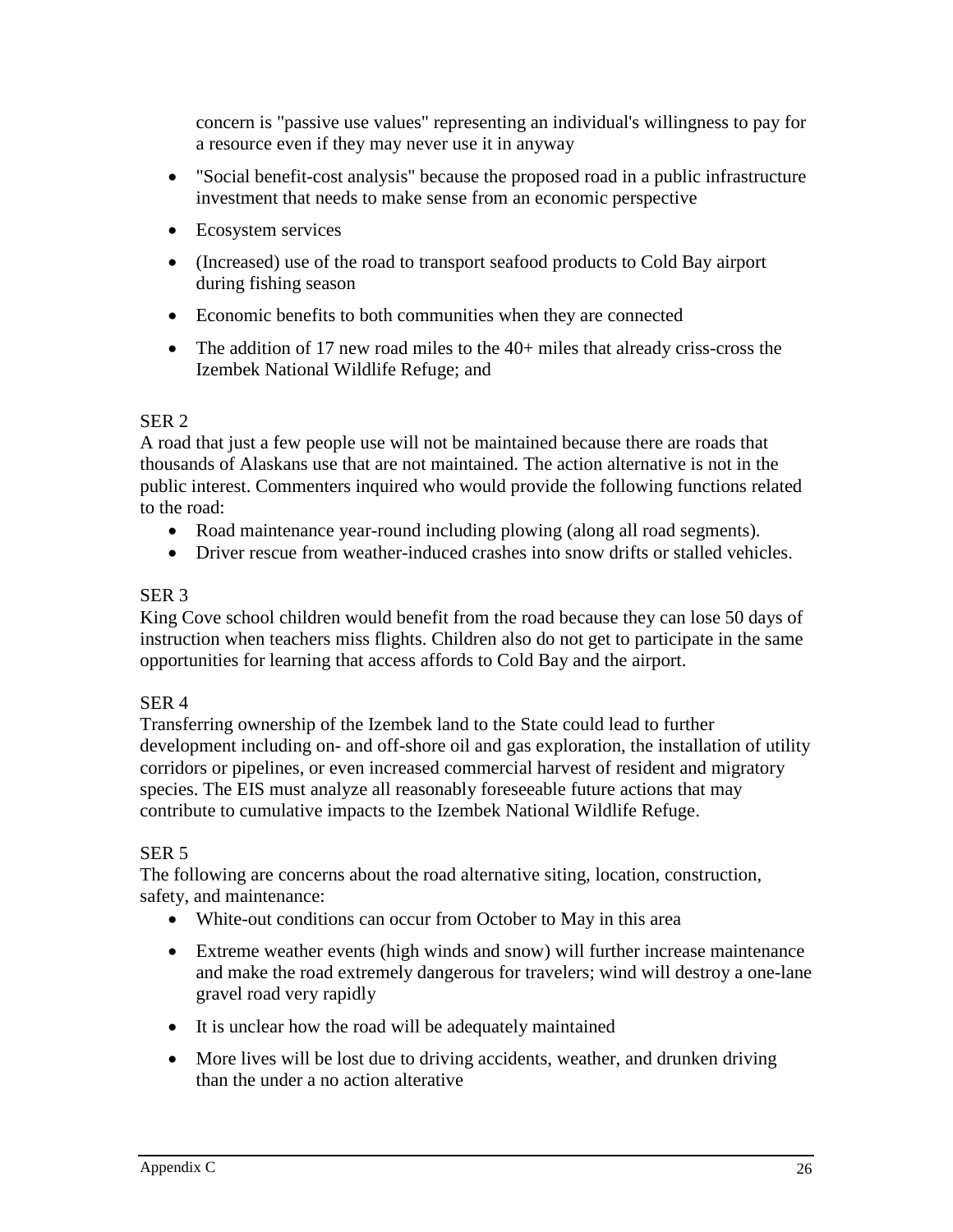- Conditions too poor for flying are also bad for driving
- The proposed road corridor cuts through sensitive terrain that would make roadbuilding costly, difficult, and potentially dangerous
- Unstable wetlands would increase engineering costs and long-term maintenance; and
- Roads built on the east side of Cold Bay have experienced serious erosion and culvert wash-outs.

### **SER Archeological/Cultural Resources**

### SER ARC 1

All impacts to historic properties and cultural resources should be considered in an orderly and systematic manner, in full consultation with all concerned parties.

### **SER Cultural Values**

### SER CUL 1

A lifestyle change for the residents of Cold Bay due to an increase of vehicle traffic into the small community needs to be considered.

### SER CUL 2

The EIS should document the tribal consultation and coordination process by providing a chronology with the dates and locations of meetings with tribal governments, results of the meetings, and a discussion of how tribal input was used to develop the EIS. This consultation should continue throughout the EIS development phase, which will provide an opportunity to gather traditional ecological knowledge about subsistence use and harvest, cultural resources, and other resources and lands that may be exchanged.

# **SER Environmental Justice**

# SER EJ 1

The EIS should disclose what efforts were taken to ensure effective public participation and to meet environmental justice requirements consistent with Executive Order 12898 (Federal Actions to Address Environmental Justice in Minority and Low-income Populations).

# **SER Health and Safety**

### SER H&S 1

Many comments received describe the hardships experienced while traveling in and out of King Cove during inclement weather accidents. Some accidents have involved casualties. Some of the Health and Safety challenges faced by the community include:

• Mountainous terrain surrounding the village with hazardous and unpredictable weather conditions;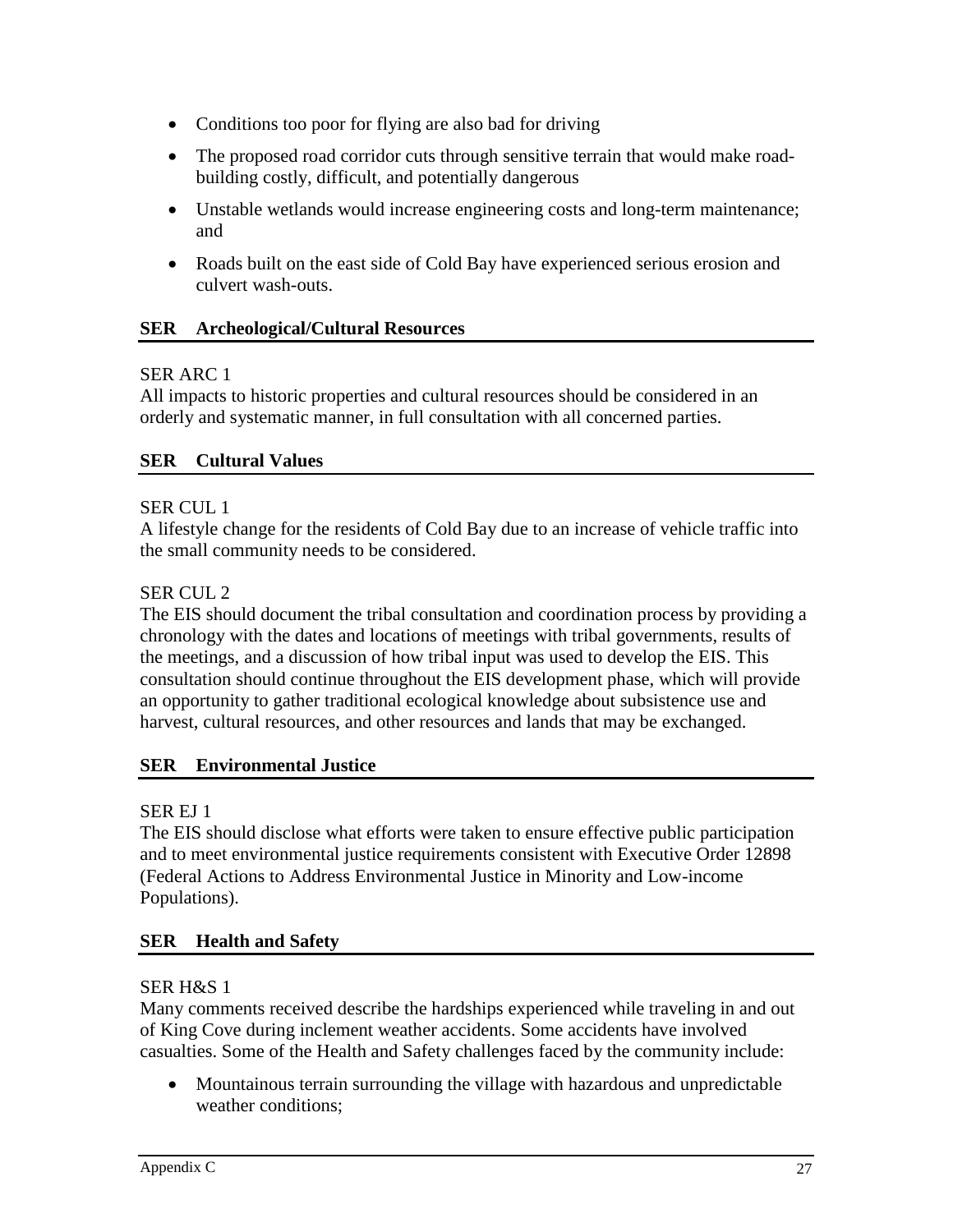- Necessity to travel during inclement weather for medical emergencies due limited access to health services;
- Unsafe loading/unloading facilities at the boat dock;
- Illnesses requiring continual attention and medication with unreliable transport;
- Infrequent transport of medicines and other necessities via mail and freight; and
- Emotional stresses from worrying about loved-ones traveling or getting lovedones emergency medical treatment.

### SER H&S 2

Many comments received were in support of the road for Health and Safety reasons, including:

- The road to King Cove will save lives;
- The road is of utmost importance due to the recent crash at King Cove Airport;
- The road is very important for the safety of King Cove residents and others who travel between the communities; and
- The road is necessary for the survival of the whole community.

# SER H&S 3

Some comments received expressed frustration over the time it has taken to resolve this access issue and the lives that have been lost and stressed the importance of human kind. One commenter stated that there is no community in the lower 48 states that would ever put up with the situation of being cut off totally when a major airport was just a short distance away.

# SER H&S 4

Some commenters believe that the road would not create a safer or more efficient transport and brought up other issues the road could create such as laws regarding abandoned vehicles, traffic laws, speeding, and drunk driving.

# **SER Health Impact Assessment**

# SER HIA 1

The road will enable the spread of drugs from the King Cove School to the Cold Bay School, which doesn't currently have a drug or alcohol problem. This will affect the community.

# **SER Land Use, Public Use, Recreation, Visual Resources**

# SER Land 1

A potential legal issue to be evaluated in the EIS is the ownerships and acreages of surface and subsurface land and waters within the Izembek, Alaska Peninsula, and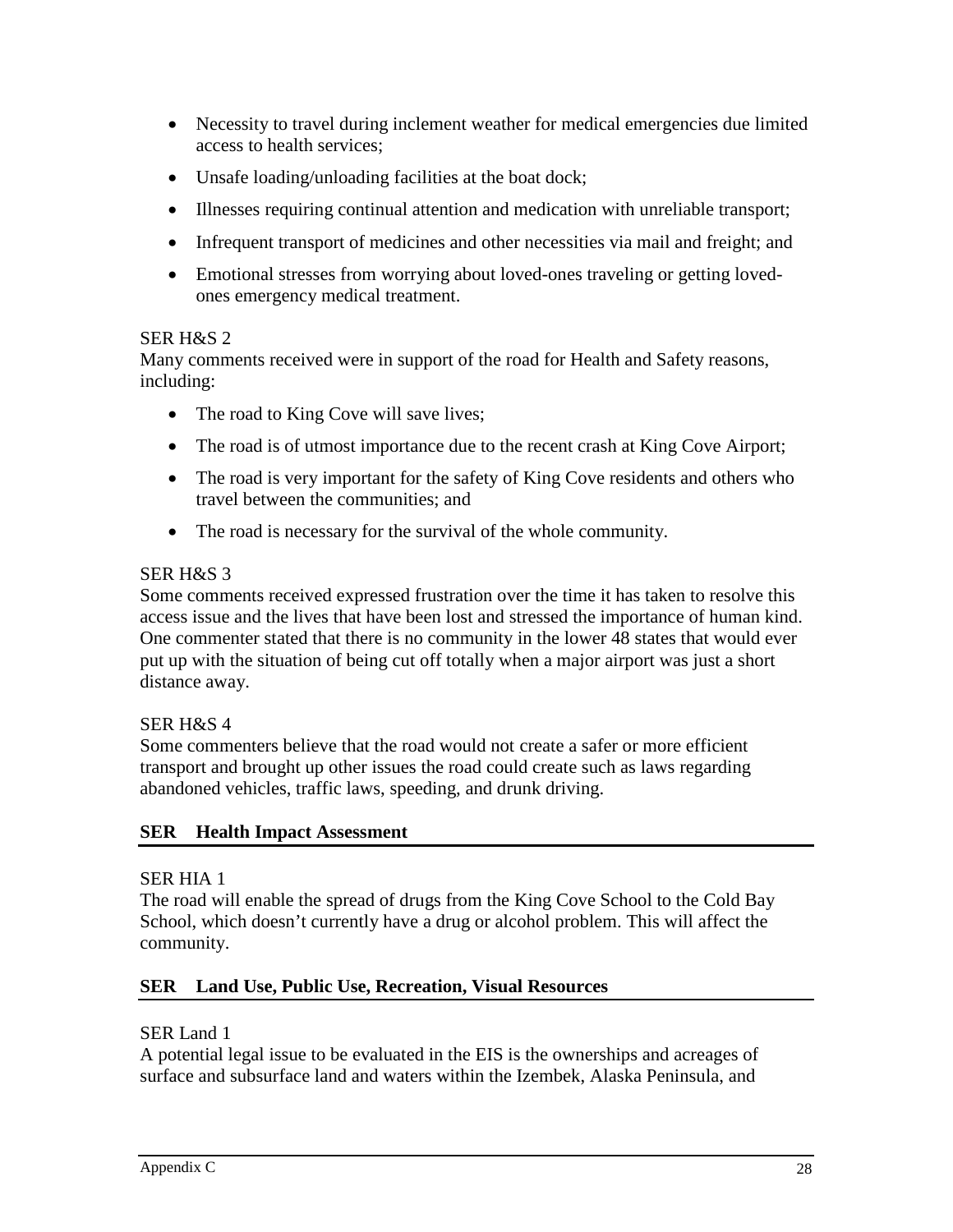Maritime refuges that are involved in the land exchange together with the acreage that would be included in the Kinzarof Lagoon State Game Refuge.

#### SER Land 2

A potential legal issue to be evaluated in the EIS is how the existing relocated Section 17(b) Alaska Natives Claims Settlement Act public access easement (EIN 9 C4) from the shoreline of Cold Bay to the existing Wilderness area will be maintained.

#### SER Land 3

The issue of the land exchange is irrelevant because outside hunters have had a larger effect on the Izembek National Wildlife Refuge wildlife than the small road will.

#### SER Land 4

The road will increase legal and non-legal access (including ORVs, poachers) as seen already in the east and northeast portion of Kinzarof Lagoon and the Prudhoe Bay haul road. Use restrictions will not be adequate to prevent this increased access to the Izembek National Wildlife Refuge. It also makes enforcement of hunting regulations within 5 miles of the road difficult.

### SER Land 5

The 17 new miles of road will enhance the Izembek National Wildlife Refuge by providing access to nature enthusiasts and Cold Bay residents. The Service already invites visitors to enjoy the roads that cross the Izembek National Wildlife Refuge and Izembek Wilderness.

### SER Land 6

A potential legal issue to evaluate is how additions to the Alaska Peninsula National Wildlife Refuge Wilderness would restrict existing public water and overland access to Mortensens Lagoon via an existing trail (also a 17(b) easement).

### SER Land 7

The EIS should analyze the impacts from recreation, subsistence activities, and access, particularly those impacts associated with vehicle usage. The EIS should disclose all impacts associated with such activities and describe what actions will be taken to manage recreational, subsistence and access opportunities in the project area. The Environmental Protection Agency specifically encourages the Service to control and direct ORV and snowmachine use to protect resources (i.e. wildlife habitat and security) and prevent erosion, including adequate policing and enforcement.

#### SER Land 8

Analyze the impacts the road would have on the visual resources of the Izembek National Wildlife Refuge.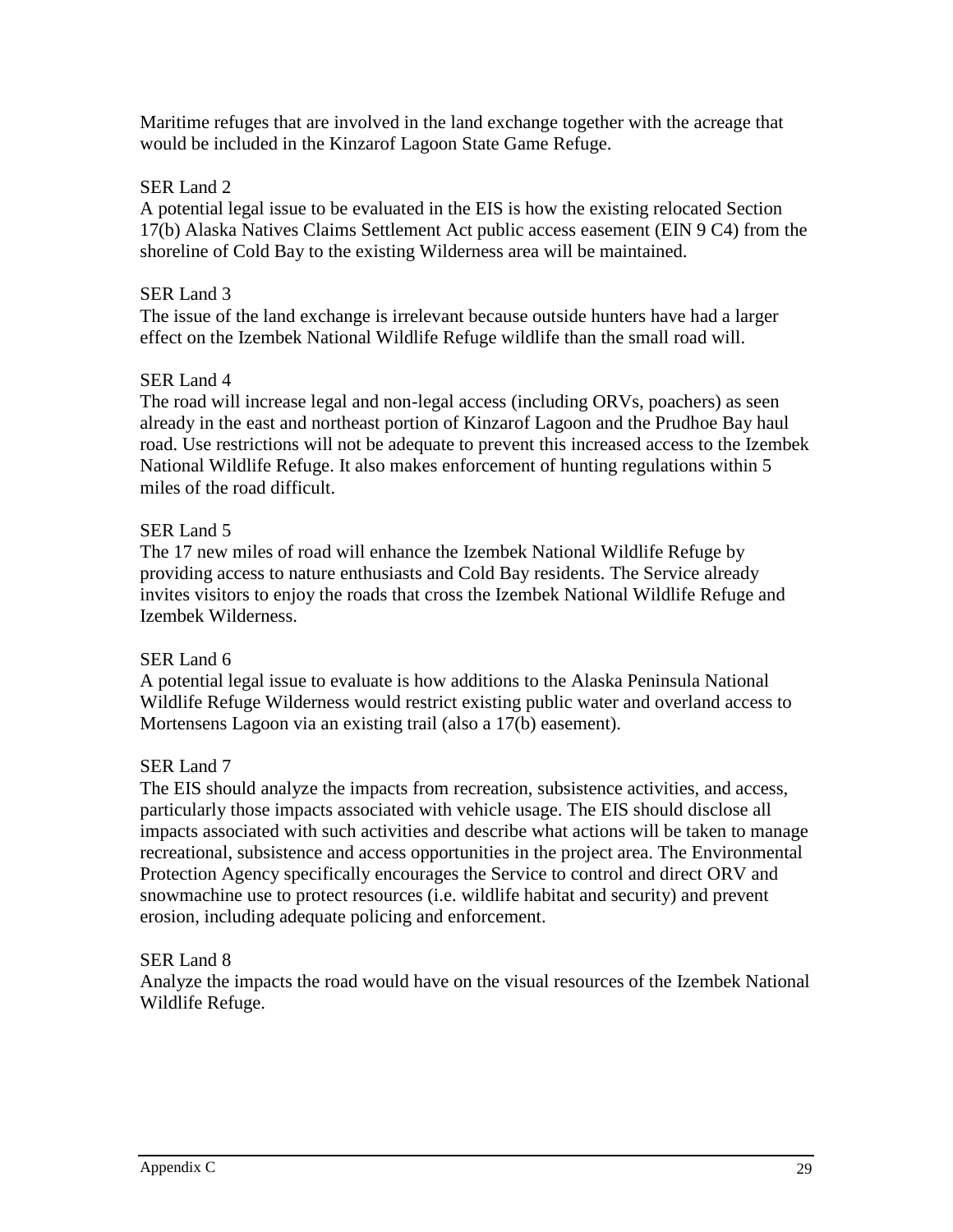### SER Land 9

The road will be used to conduct business and for joy rides. It will increase access to other lands in King Cove as well as the airport. There will be considerable pressure to open the road to heavy vehicles hauling mail and freight.

### **SER Public Revenue and Fiscal Considerations**

### SER REV 1

This current process is a waste of taxpayer money. Millions of dollars have already been provided to alleviate the problem of safe transportation (e.g., road and hovercraft) between Cold Bay and King Cove.

### SER REV 2

Year-round maintenance and operation costs of this road could be the highest in the state. The EIS should state who is responsible for this and if sufficient revenue would be available to cover the costs.

### SER REV 3

The road will be good for the economy and quality of life through jobs (e.g., snow removal) and commerce (e.g., access to gravel, shipping products between the communities).

#### SER REV 4

The authors of the EIS need to address financial connections between the oil industry seeking leases in Bristol Bay and proponents of the road across the peninsula.

### **SER Road Design, Bridges, Transportation, Planning and Transportation Systems**

### SER Road1

Although the proposed road corridor of 100 feet may reduce impacts to a designated wilderness area, a 250-foot corridor may be needed to comply with ADOT&PF standards.

### SER Road 2

The EIS should address whether the existing road that runs north of Cold Bay through The Izembek National Wildlife Refuge will be affected by the land exchange and how it will [be] connected. Road design needs to consider how the proposed cable barriers could affect access to the Cold Bay road.

#### **SER Subsistence**

#### SER SUB 1

The EIS should evaluate effects of the land exchange and construction of the proposed road on subsistence. The evaluation should include:

• Potential impacts to subsistence use, access, and species;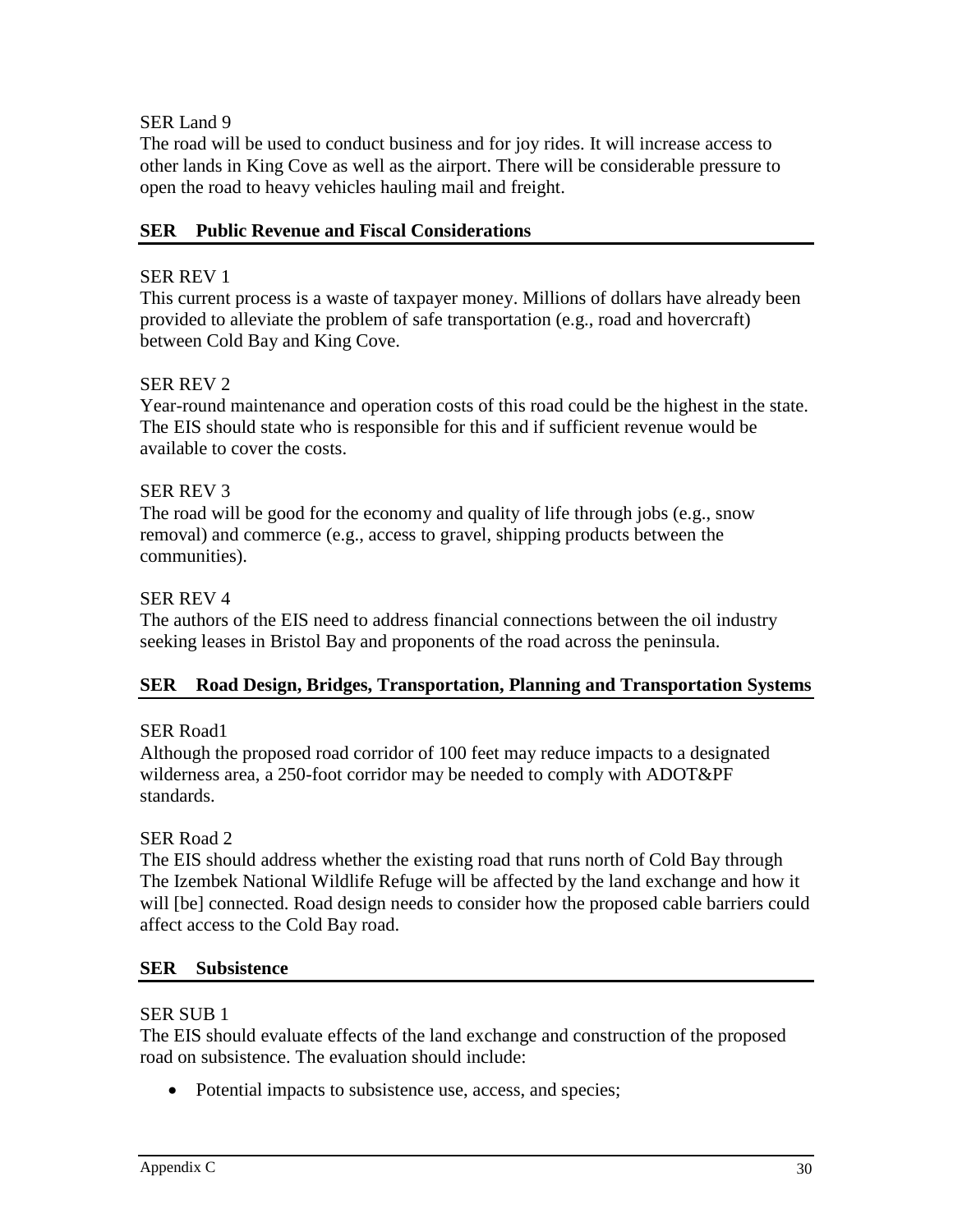- Access to subsistence resources between the communities of King Cove and Cold Bay, including the existing road providing public access to the shore of Izembek Lagoon;
- Potential increased conservation risk to species with high commercial and subsistence values (e.g., salmon migratory waterfowl, caribou, and harbor seals);
- Changes to federal subsistence management when the road corridor goes into state ownership; and
- Effect on shared subsistence harvest by residents of Cold Bay and King Cove by increasing access for King Cove residents.

### SER SUB 2

The benefits of the road to the communities of Cold Bay and King Cove need to be evaluated against the impacts to natural resources and the subsistence culture of Alaska and the rest of the west coast.

### SER SUB 3

To fully evaluate subsistence impacts, the EIS should gather and analyze traditional knowledge on subsistence use patterns and disclose historical information compiled on subsistence ORV use within the Izembek National Wildlife Refuge.

### **SER Wilderness**

### SER WILD 1

Consider the harmful impacts that the proposed road and land exchange would have on the wildlife and wilderness values of the Izembek National Wildlife Refuge.

# SER WILD 2

The road will harm tourism prospects because wilderness and refuge "mystique" are gone. One commenter described his desire to view, experience, and photograph wildlife in solitude in its natural habitat without the affects of vehicular traffic nearby.

### SER WILD 3

The Izembek National Wildlife Refuge designation recognizes the tremendous value of wilderness; therefore the removal of the designation would contribute to a significant loss of wilderness value.

### SER WILD 4

Declassification of wilderness will have an effect on wilderness across the nation.

# SER WILD 5

The EIS needs to include a comparative evaluation of habitat and wildness values associated with lands coming to the Service in sufficient detail to clearly show the gain and loss of high value fish and wildlife habitats and wilderness values with a road between King Cove and Cold Bay and the no action alternative (no Land Exchange/no road connection).